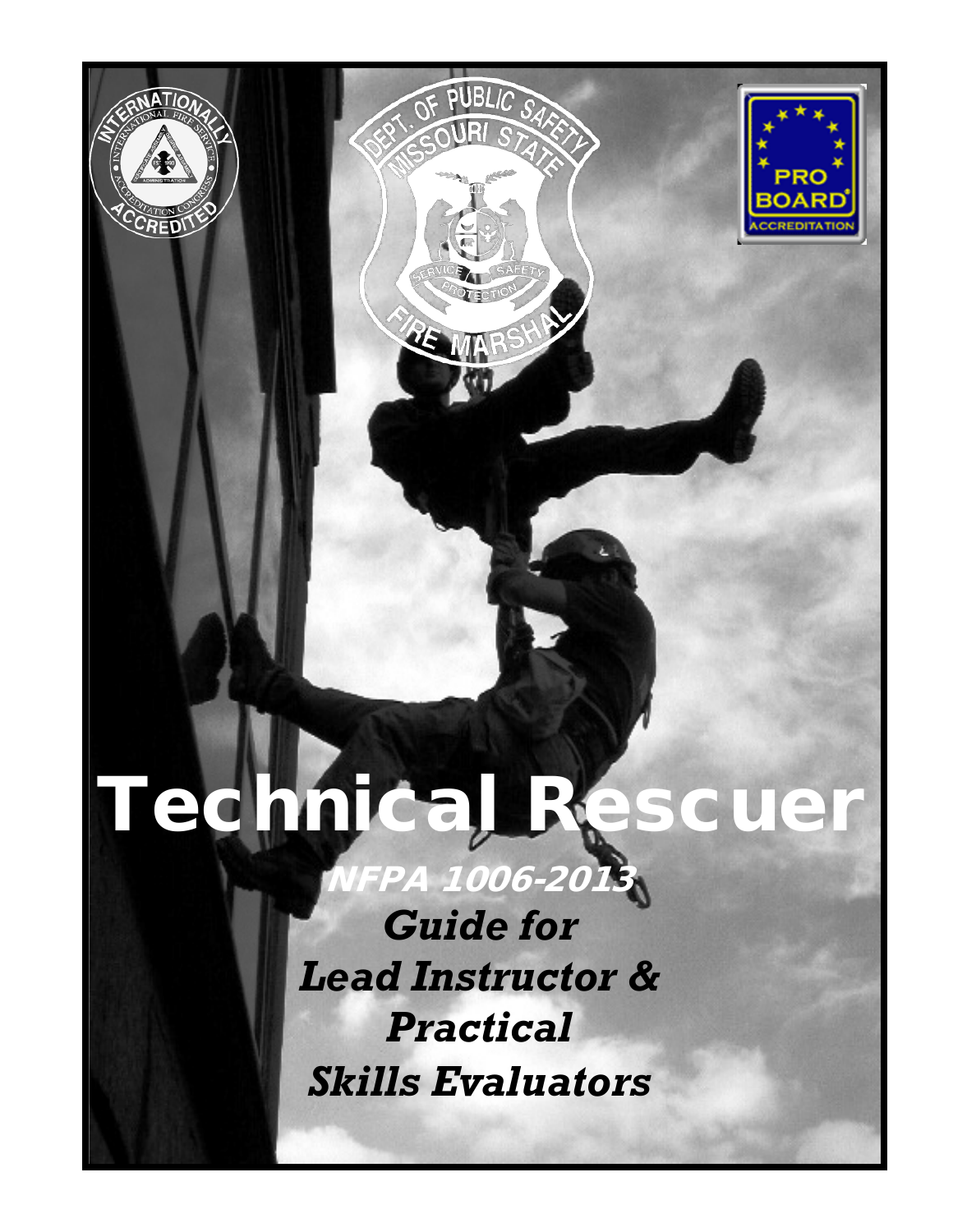

*Guide for Lead Instructors & Practical Skill Evaluators*



## **MISSION**

**The Division of Fire Safety provides proactive statutory enforcement, regulatory oversight, and education to protect all lives and property from the devastation of fires, explosions and life safety perils.**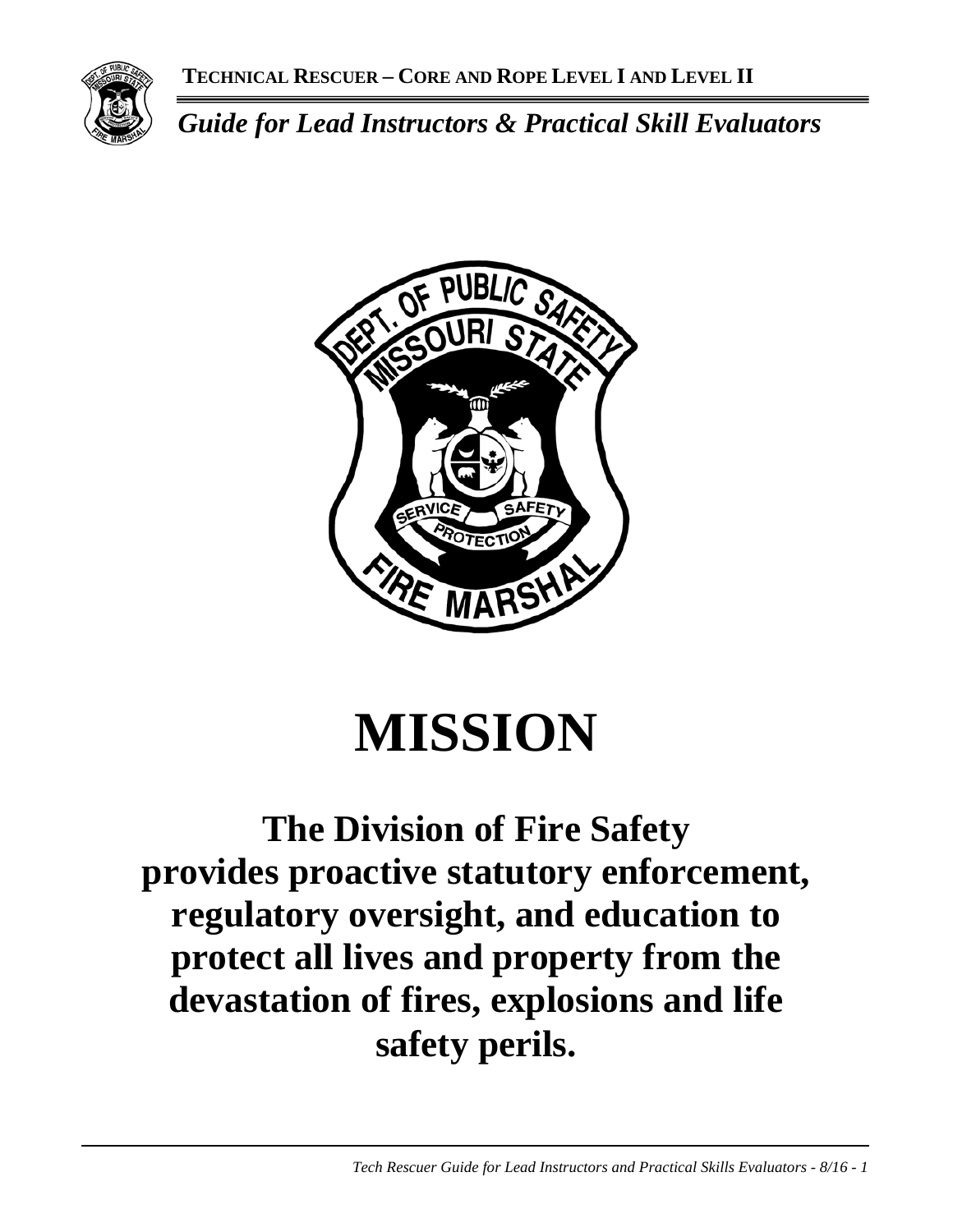

## *Guide for Lead Instructors & Practical Skill Evaluators*

#### **TABLE OF CONTENTS**

| <b>Technical Rescue Course Guide</b>                                        |
|-----------------------------------------------------------------------------|
|                                                                             |
|                                                                             |
|                                                                             |
| <b>Technical Rescue Practical Skills Testing</b>                            |
|                                                                             |
|                                                                             |
|                                                                             |
|                                                                             |
| <b>Technical Rescue Certification and Re-Certification</b>                  |
|                                                                             |
| Applicants Requirements for Tech Rescue Rope Level I CertificationPage 16   |
| Applicants Requirements for Tech Rescue Rope Level II Certification Page 17 |
|                                                                             |
|                                                                             |
|                                                                             |
|                                                                             |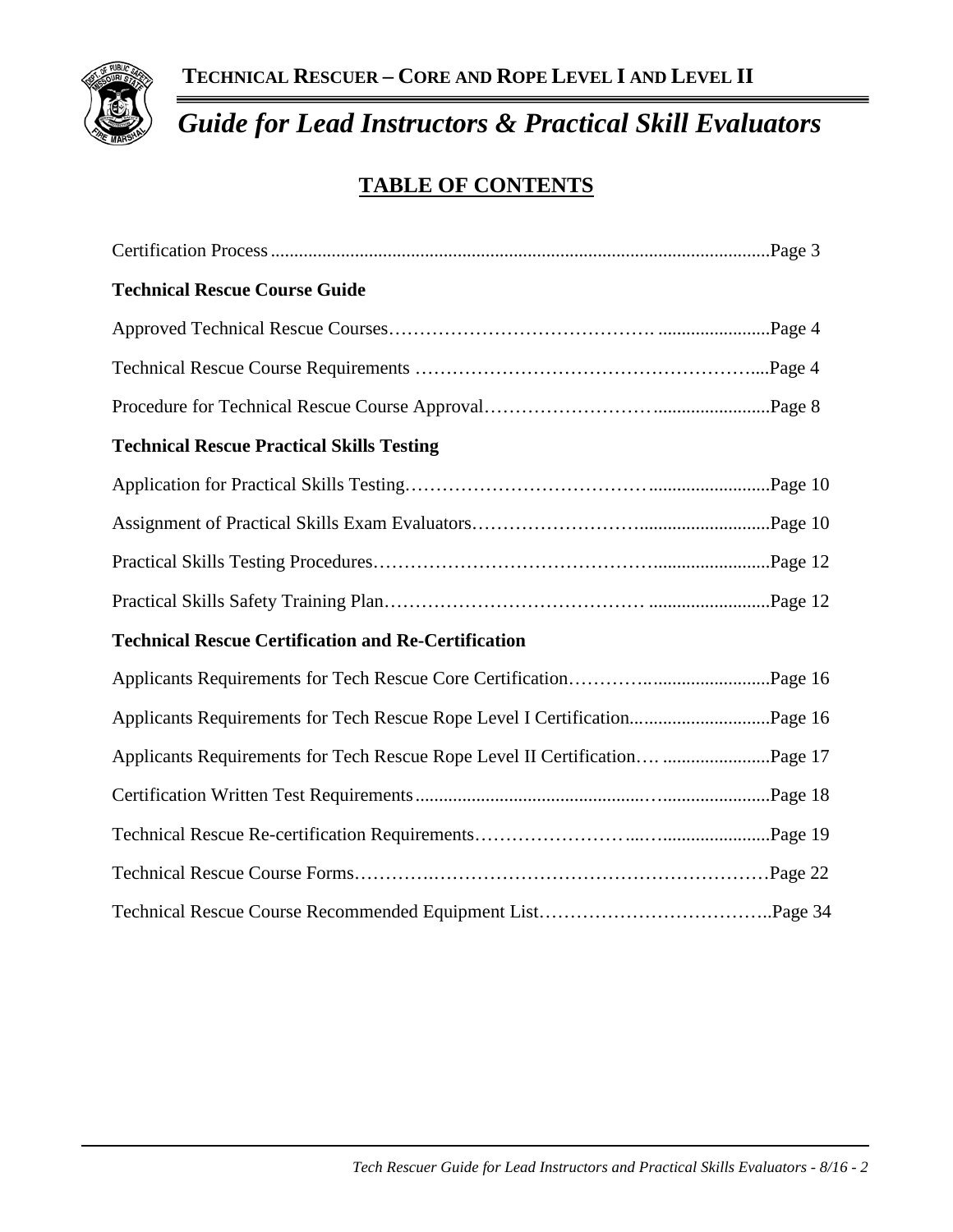

*Guide for Lead Instructors & Practical Skill Evaluators*

## **Certification Process**

The guidelines for the state certification program are designed to ensure the following: accountability, consistency, and credibility of instruction, testing, and certification of first responders and public sector officials and employees in the State of Missouri.

#### **Goals of the Certification Program**:

- 1. To raise the level of fire protection for the State of Missouri.
- 2. To improve training and education for first responders and public sector officials and employees.
- 3. Establish minimum basic training standards for first responders and public sector officials and employees.
- 4. Issuance of certificates to persons who complete requirements for certification and pass the required state examinations.
- 5. To maintain records of persons who have attained state certification.

Technical Rescue Core, Rope Level I and Level II Certification is provided through the Missouri Department of Public Safety, Division of Fire Safety. This certification is internationally accredited by the International Fire Service Accreditation Congress (IFSAC) and the National Board on Fire Service Professional Qualifications (ProBoard). The Missouri Division of Fire Safety shall certify individuals at the levels of Technical Rescue Core and Rope Level I and Level II based on a combination of requirements and qualifications.

The Missouri Division of Fire Safety subscribes to the policy of nondiscrimination in areas of race, color, religion, sex, age, national origin, and the handicapped. Entry level qualifications are reviewed to ensure that each applicant meets the specified requirements.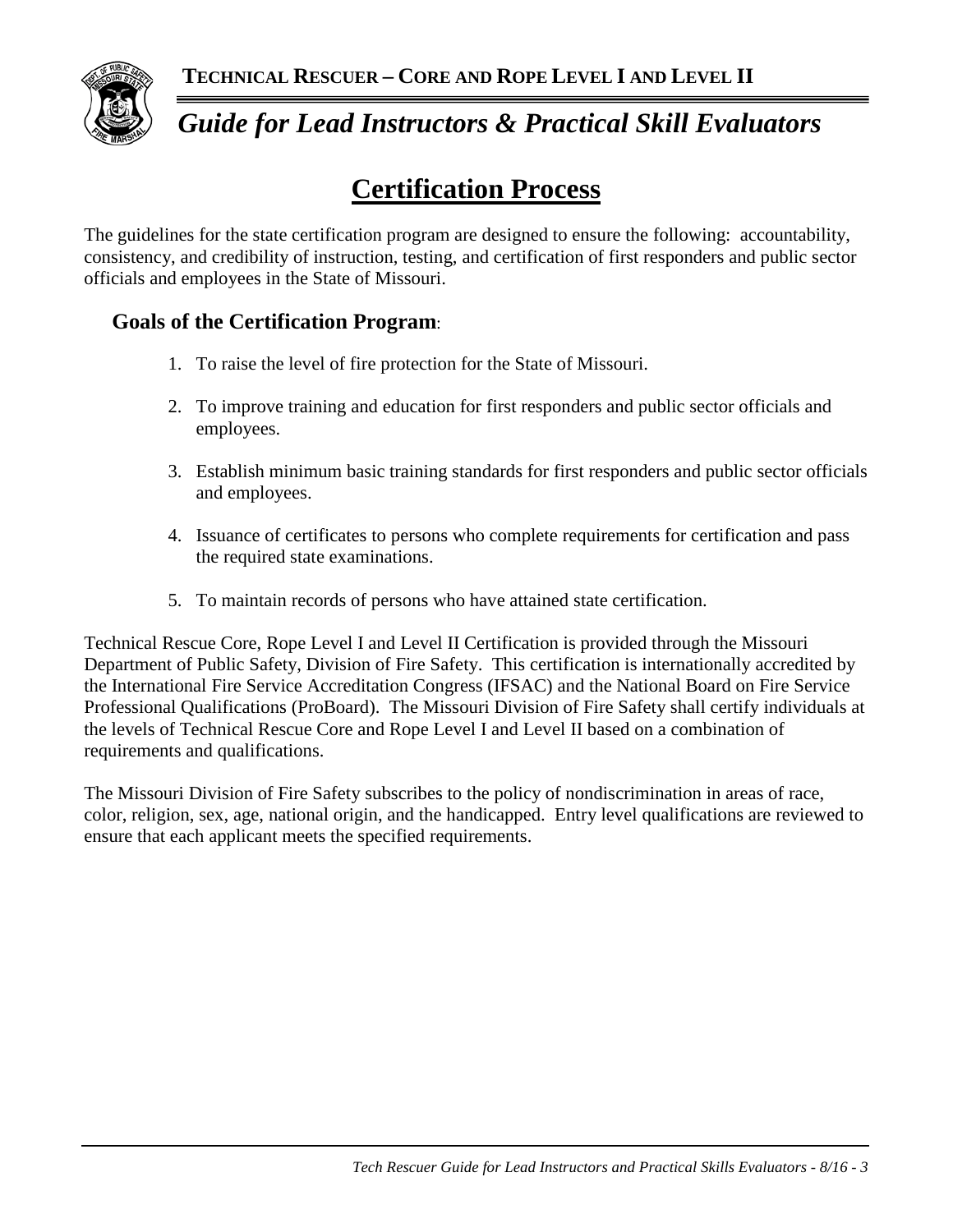

*Guide for Lead Instructors & Practical Skill Evaluators*

## **Technical Rescuer Course Guide**

#### **I. Approved Technical Rescuer Course**

The Jones and Bartlett, *High Angle Rope Rescue Techniques*, Fourth Edition is the sole approved curriculum for Technical Rescuer Core, Rope Level I and Rope Level II certification eligibility.

**When using the above curriculum, Technical Rescuer Core, Rope Level I and Rope Level II may be presented as a COMBINED COURSE.** 

#### **II. Technical Rescuer Course Requirements**

- A. Technical Rescuer Core course
	- a. The course must be pre-approved by the Division of Fire Safety prior to course delivery**.**
	- b. The following course instructor requirements must be met for course approval for students to be eligible for certification:
		- i. Lead and/or Assisting Instructors (must be approved by the Division of Fire Safety prior to course delivery):
			- 1. Certified by the Division of Fire Safety as Fire Service Instructor II or higher. (May be a Fire Service Instructor I with the preapproval of the Division of Fire Safety with certain class conditions)
			- 2. Certified by the Division of Fire Safety as Technical Rescuer Core.
			- 3. Lead Instructor is responsible for maintaining and retaining course records.
	- c. The following chapters from the Jones and Bartlett, *High Angle Rope Rescue Techniques*, Fourth Edition must be delivered as a Missouri Division of Fire Safety approved Technical Rescuer – Core course: Chapters 1-8, 11-13, 15-16, 18 and 21.
- B. Technical Rescuer Rope Level I course
	- a. The course must be pre-approved by the Division of Fire Safety prior to course delivery**.**
	- b. The following course instructor requirements must be met for course approval for students to be eligible for certification: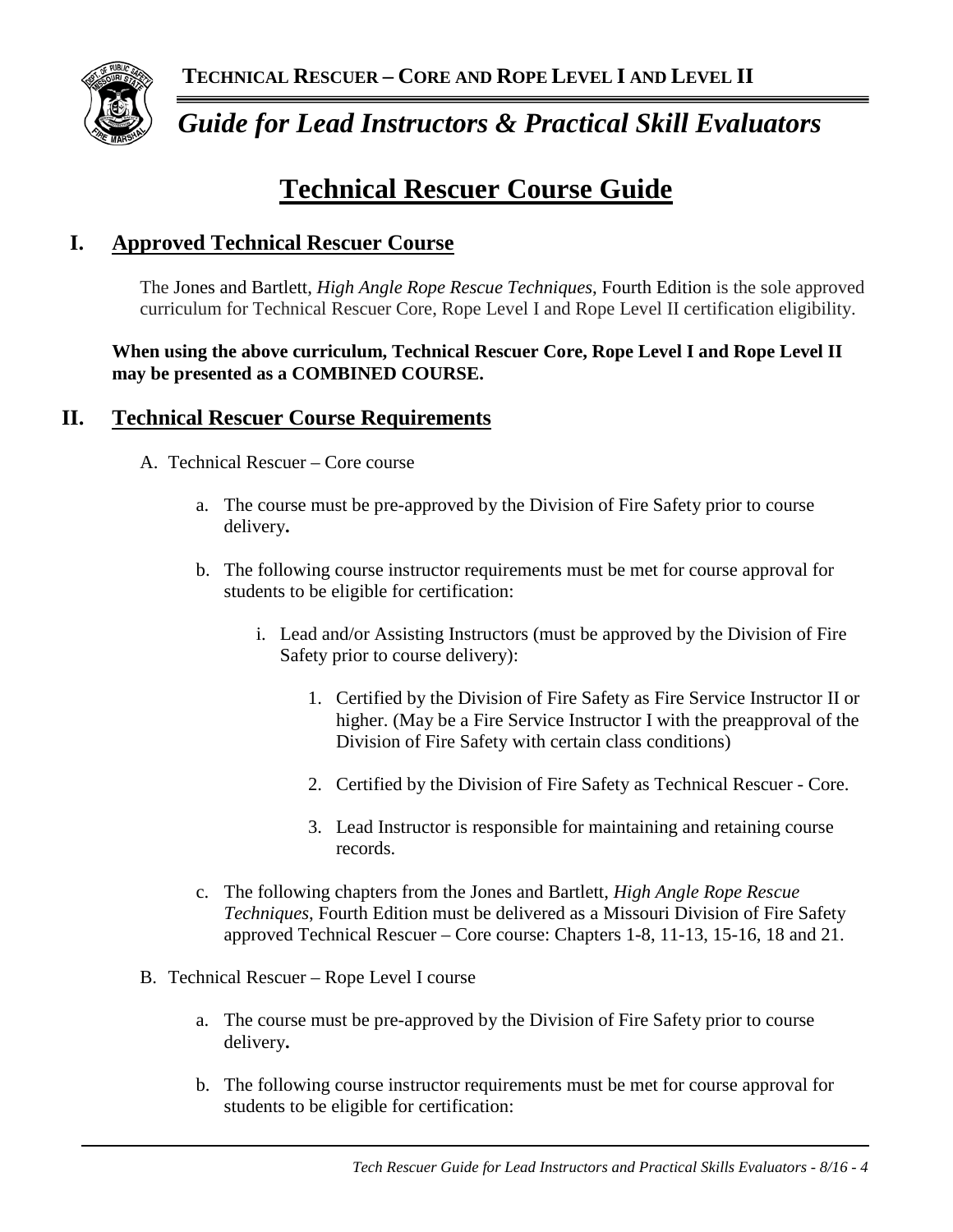

- i. Lead Instructor (must be approved by the Division of Fire Safety prior to course delivery):
	- 1. Certified by the Division of Fire Safety as Fire Service Instructor II or higher.
	- 2. Certified by the Division of Fire Safety as Technical Rescuer Core and Rope Level I.
	- 3. Responsible for scheduling assisting instructors (a minimum of one (1) assisting instructor is required to assist in the delivery of the practical skill requirements of the course).
	- 4. Responsible for maintaining and retaining course records.
- ii. Assisting Instructors (must be approved by the Division of Fire Safety prior to course delivery and meet the following criteria):
	- 1. Certified by the Division of Fire Safety as Fire Service Instructor I or higher.
	- 2. Certified by the Division of Fire Safety as Technical Rescuer Core and Rope Level I levels.
- c. The following chapters from the Jones and Bartlett, *High Angle Rope Rescue Techniques*, Fourth Edition must be delivered as a Missouri Division of Fire Safety approved Technical Rescuer – Rope Level I course: Chapters 9-10, 14 and 17.
- C. Technical Rescuer Rope Level II course
	- a. The course must be pre-approved by the Division of Fire Safety prior to course delivery**.**
	- b. The following course instructor requirements must be met for course approval for students to be eligible for certification:
		- i. Lead Instructor (must be approved by the Division of Fire Safety prior to course delivery):
			- 1. Certified by the Division of Fire Safety as Fire Service Instructor II or higher.
			- 2. Certified by the Division of Fire Safety as Technical Rescuer Core and Rope Level I.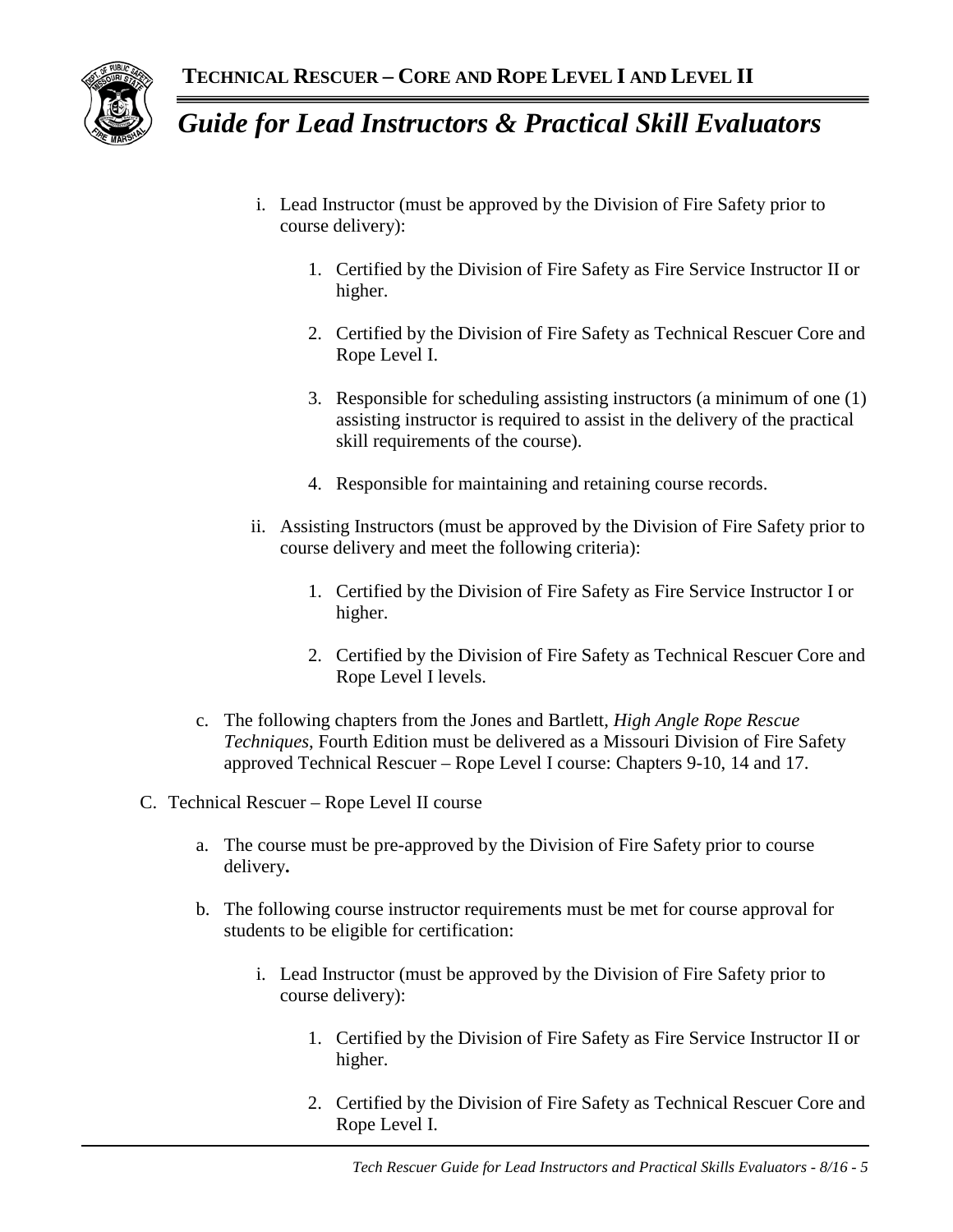

- 3. Responsible for scheduling assisting instructors (a minimum of one (1) assisting instructor is required to assist in the delivery of the practical skill requirements of the course).
- 4. Responsible for maintaining and retaining course records.
- ii. Assisting Instructors (must be approved by the Division of Fire Safety prior to course delivery and meet the following criteria):
	- 1. Certified by the Division of Fire Safety as Fire Service Instructor I or higher.
	- 2. Certified by the Division of Fire Safety as Technical Rescuer Core, Rope Level I and Rope Level II.
- c. The following chapters from the Jones and Bartlett, *High Angle Rope Rescue Techniques*, Fourth Edition must be delivered as a Missouri Division of Fire Safety approved Technical Rescuer – Rope Level II course: Chapters 15, 19 and 20.
- D. Technical Rescuer Combined Core and Rope Level I course or Combined Core and Rope Level I & II course or Combined Rope Level I and Rope Level II course
	- a. The course must be pre-approved by the Division of Fire Safety prior to course delivery**.**
	- b. The following course instructor requirements must be met for course approval for students to be eligible for certification:
		- i. Lead Instructor (must be approved by the Division of Fire Safety prior to course delivery):
			- 1. Certified by the Division of Fire Safety as Fire Service Instructor II or higher.
			- 2. Certified by the Division of Fire Safety at the highest level of Technical Rescuer being delivered.
			- 3. Responsible for scheduling assisting instructors (a minimum of one (1) assisting instructor is required to assist in the delivery of the practical skill requirements of the course).
			- 4. Responsible for maintaining and retaining course records.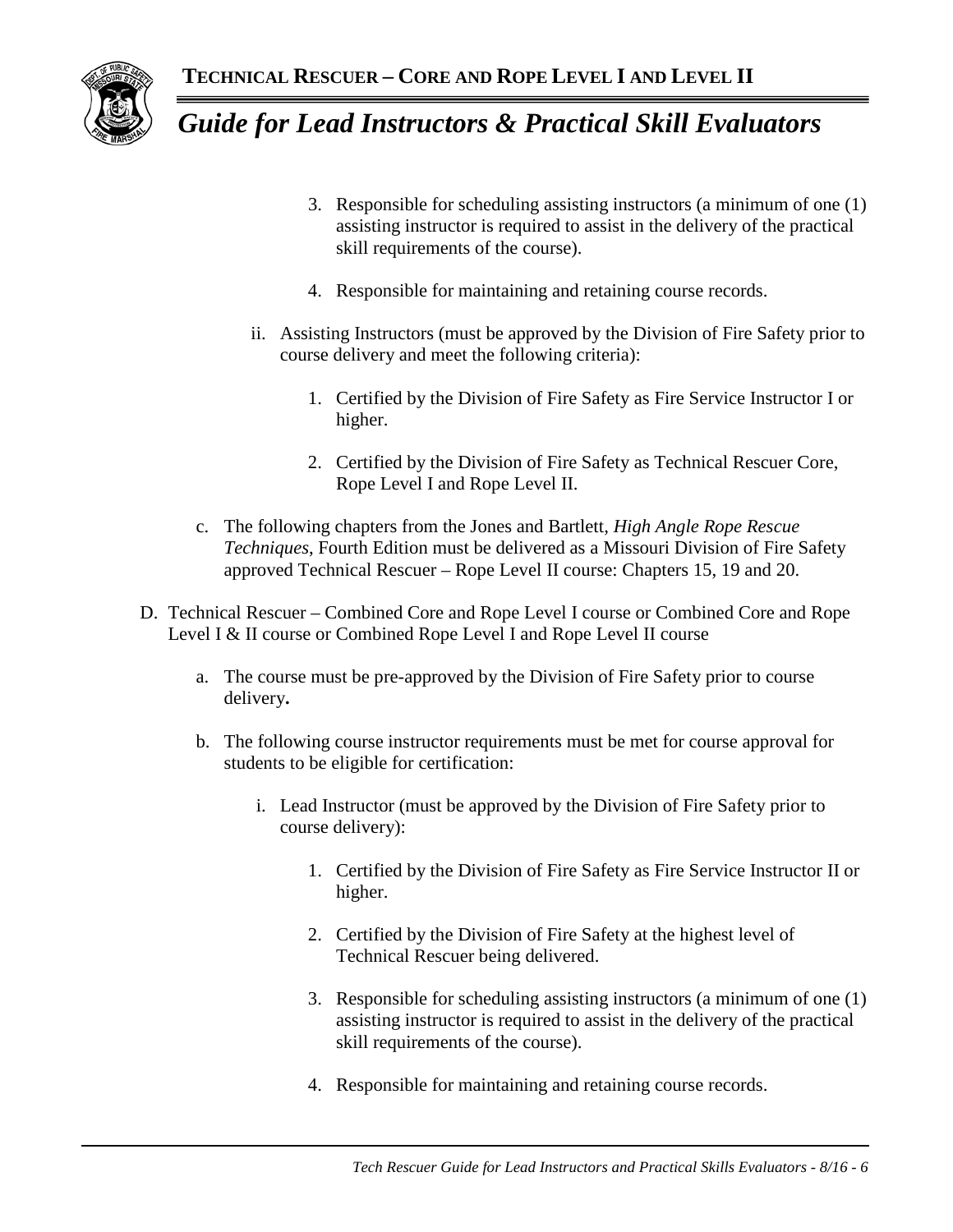

- ii. Assisting Instructors (must be approved by the Division of Fire Safety prior to course delivery and meet the following criteria):
	- 1. Certified by the Division of Fire Safety as Fire Service Instructor I or higher.
	- 2. Certified by the Division of Fire Safety at the highest level of Technical Rescuer being delivered.
- c. For a Missouri Division of Fire Safety approved Combined course using the Jones and Bartlett, *High Angle Rope Rescue Techniques*, Fourth Edition chapters must be delivered as outlined above for the levels to be delivered.
- E. Each student participating in an approved Technical Rescuer Core course must have the following materials:
	- a. *High-Angle Rope Rescue Techniques,* Fourth Edition, Jones and Bartlett.
	- b. Missouri Division of Fire Safety "*Technical Rescue Core Student Practical Skills*" book.
- F. Each student participating in an approved Technical Rescuer Rope Level I course must have the following materials:
	- a. *High-Angle Rope Rescue Techniques,* Fourth Edition, Jones and Bartlett.
	- b. Rope Rescue Manual, Revised  $4<sup>th</sup>$  edition, CMC.
	- c. Missouri Division of Fire Safety "*Technical Rescue Rope Level I Student Practical Skills*" book.
- G. Each student participating in an approved Technical Rescuer Rope Level II course must have the following materials:
	- a. *High-Angle Rope Rescue Techniques,* Fourth Edition, Jones and Bartlett.
	- b. Rope Rescue Manual, Revised  $4<sup>th</sup>$  edition, CMC.
	- c. Missouri Division of Fire Safety "*Technical Rescue Rope Level II Student Practical Skills*" book.
- H. Each student participating in an approved Combined Technical Rescuer course must have the following materials:
	- a. *High-Angle Rope Rescue Techniques,* Fourth Edition, Jones and Bartlett.
	- b. Rope Rescue Manual, Revised  $4<sup>th</sup>$  edition, CMC.
	- c. Missouri Division of Fire Safety "*Technical Rescue Student Practical Skills*" book for the levels being delivered.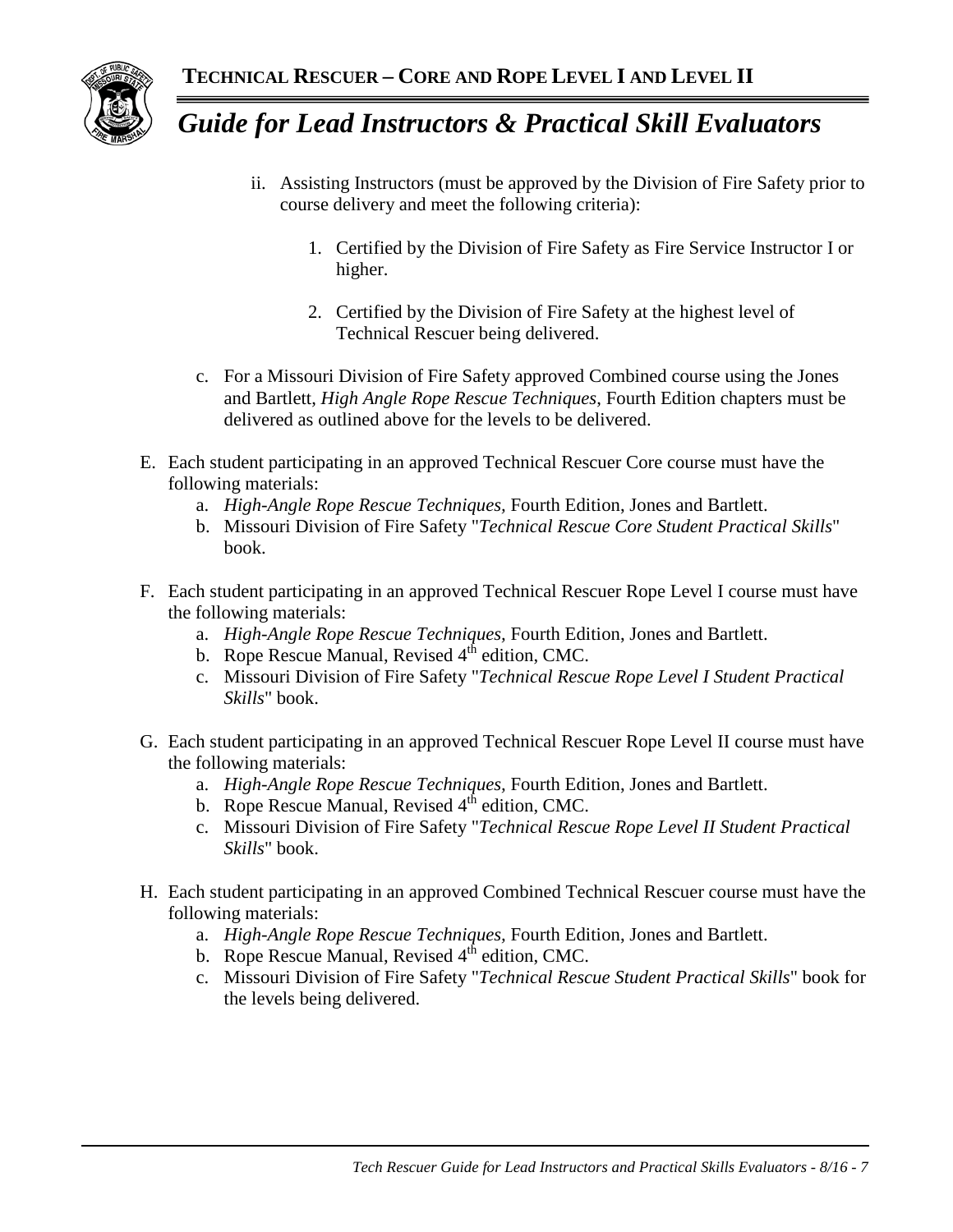

#### **III. Procedure for Technical Rescuer Course Approval**

- A.To conduct a Technical Rescuer Course, an "Application for Course Delivery" form detailing when and where the course is to be delivered, the levels to be delivered, course completion date, course instructors, and the person responsible for record keeping must be submitted to the Division of Fire Safety prior to the start of the course (included in this booklet).
	- a. After receipt of the "Application for Course Delivery" from the appropriate training entity, the application will be reviewed for approval. An official letter of approval or denial will be sent to the Lead Instructor of the course.
	- b. Students will not be eligible for certification testing without successfully completing a course approved by the Missouri Division of Fire Safety.
	- c. Courses will be approved only for departments, approved academies, educational institutions and training entities who are registered with the Division of Fire Safety.

An "Application for Technical Rescuer Evaluator Confirmation" must be received by the Division of Fire Safety at the time of course registration.

B. The Lead Instructor is responsible for maintaining all permanent course records. Course records must include the original "Technical Rescuer Course Training Record" and original "Practical Skills Summary" for each student.

The local authority having jurisdiction shall agree to inspection of course records at a reasonable hour if deemed necessary by the Division of Fire Safety.

- C. End of Course Quizzes
	- a. The quizzes are developed by the Missouri Division of Fire Safety.
	- b. End of course quizzes are required for each discipline in Technical Rescuer NFPA 1006, with the student receiving a passing grade of at least 70%.
	- c. Four (4) quizzes are developed for each discipline of Technical Rescuer. The instructor can administer all the same version or a variety of versions to the class.
	- d. Quizzes.
		- i. Technical Rescuer Core will consist of a 50 question quiz with a 1 hour time limit to complete.
		- ii. Technical Rescuer Rope I will consist of a 25 question quiz with a 30 minute time limit to complete.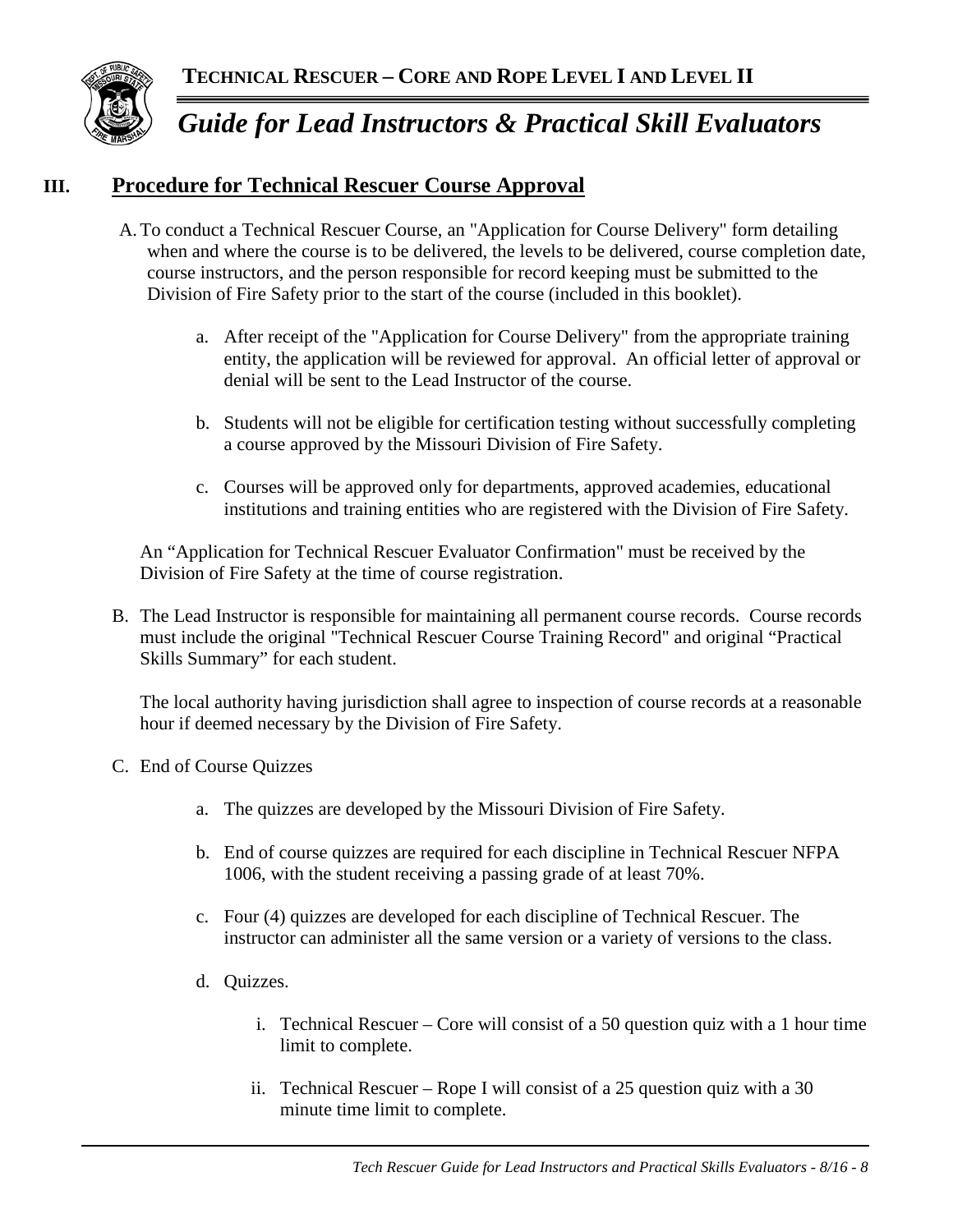

- iii. Technical Rescuer Rope II will consist of a 25 question quiz with a 30 minute time limit to complete.
- e. In the event a student fails the end of course quiz, they must be given a second attempt to pass the end of course quiz. The student must be given a different version of the quiz than was initially taken.
- f. If the student fails the second attempt of an end of course quiz, the student would be deemed as failed the course and would not meet the requirements for certification eligibility.
- D. The Lead Instructor must verify that the student has successfully completed the course and performed all of the practical skills during the course by submitting a copy of the completed student's "Technical Rescuer Course Training Record" and completed "Practical Skills Summary" to the Division of Fire Safety. Only students that completed all course requirements will be eligible for written certification testing and practical skills testing.
- E. **The original practical skills (SKILL SHEET #1 and SKILL SHEET #2) from the practical skill booklet must be completed and submitted to the Division of Fire Safety within six (6) months of course completion before certification can be issued to any student. These two (2) skills are part of the practical skill examination and are to be completed individually by the student and not done as a group during the course.**

*NOTE: The Division of Fire Safety recognizes that situations can develop where exceptions need to made to the above requirements. It is vital that the Lead Instructor or any student notify the Division of any such situation as soon as possible and prior to any test so that special allowance can be discussed.*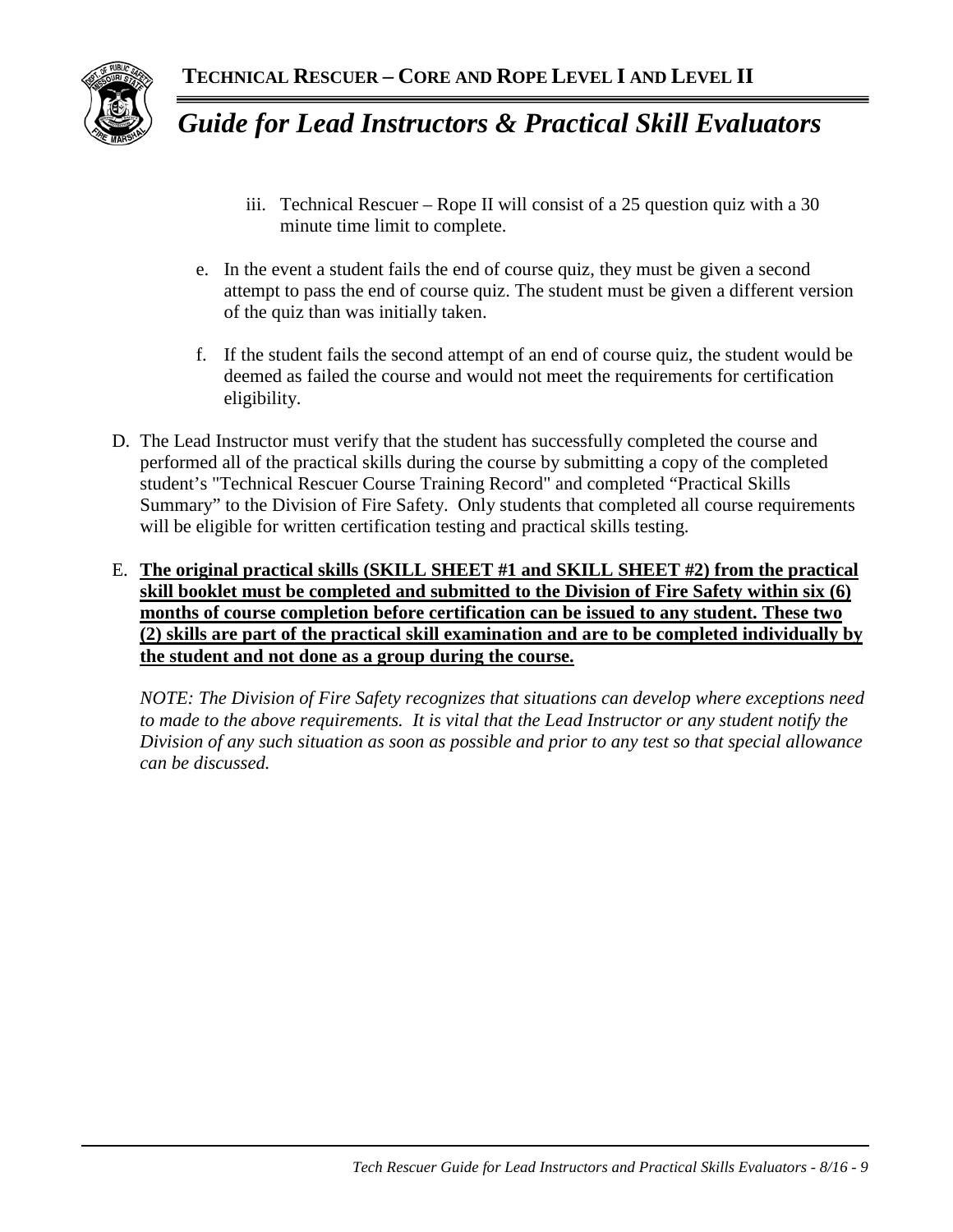

## **Technical Rescuer Practical Skills Testing**

#### **IV. Application for Technical Rescuer Practical Skills Testing**

- 1. The Lead Instructor must apply for practical skills testing in advance by completing the "Application for Technical Rescuer Evaluator Confirmation" form and submitting to the Division of Fire Safety.
	- A. Technical Rescuer Core course
		- a. The Lead Instructor must submit an "Application for Technical Rescue Evaluator Confirmation" no less than 72 hours prior to the end of the course.
	- B. Technical Rescuer Combined course or Rope Level I course and/or Rope Level II course.
		- a. The Lead Instructor must contact the Division of Fire Safety after receiving course approval and prior to the start of the course to schedule the Practical Skills testing. This will ensure there are adequate evaluators available to meet the course needs.

#### **V. Assignment of Practical Skills Exam Evaluators**

1. Lead Evaluator

The assignment of the Lead Evaluator for a specific Technical Rescuer Practical Skills examination is approved by the Division of Fire Safety. The Lead Evaluator role is to serve as the administrator of the Practical Skills testing. Responsibilities include:

- A. Prepare a test site safety plan. (see section VI)
- B. Conduct a pre-test meeting with the assigned safety officer and the assisting evaluators.
- C. Conduct a pre-test walk-through with the assisting evaluators and the students.
- D. Manage the assisting evaluators.
- E. Administer any re-tests for students that failed a particular practical skill.
- F. Ensure all testing documents have been completed by assisting evaluators.
- G. Complete the "Practical Skill Exam Sign-off Form" for each student.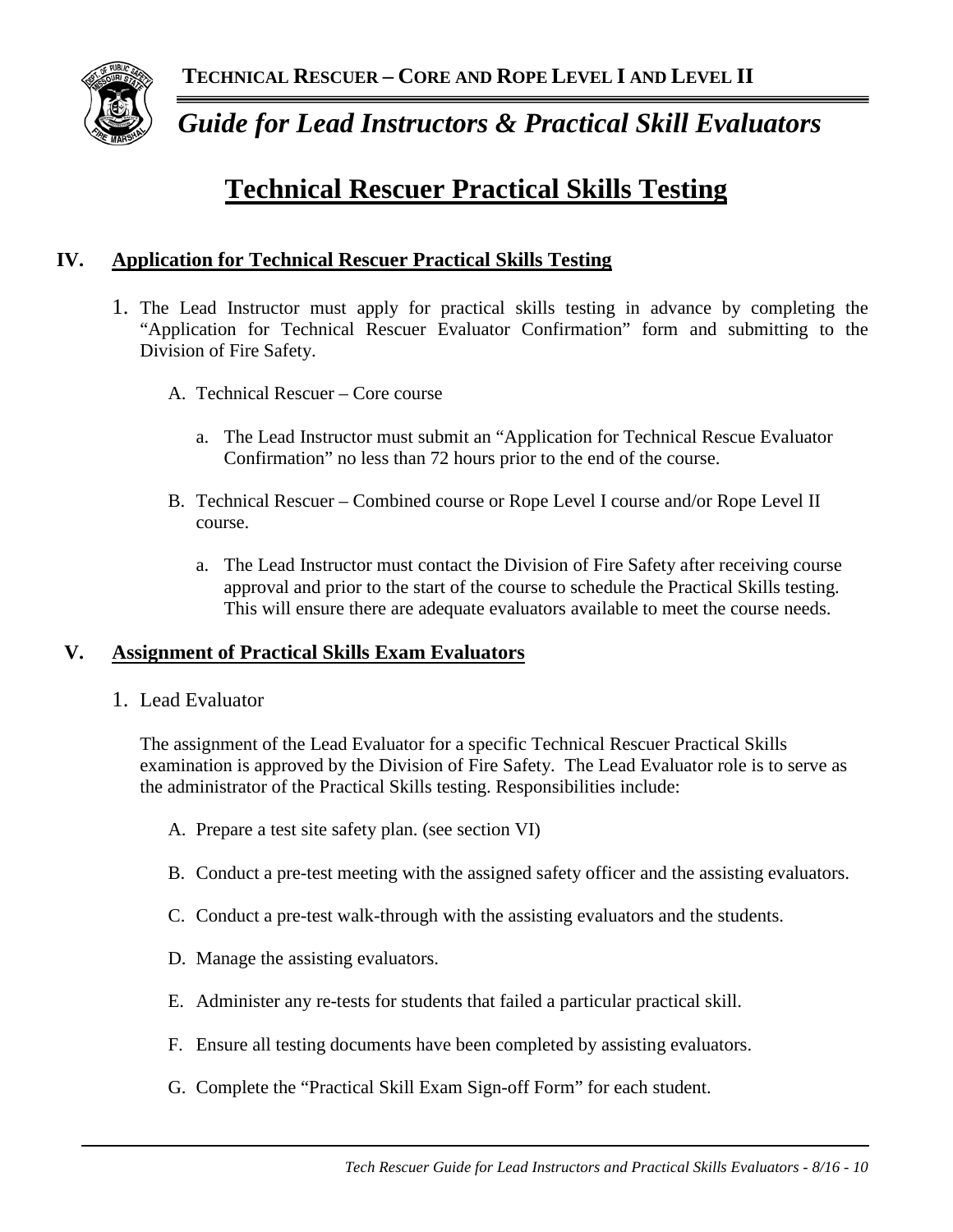



H. Return all testing documents to the Division of Fire Safety within 7 calendar days after the completion of the Practical Skills Exam.

To serve as a Practical Skill Lead Evaluator for a Technical Rescuer practical skills certification examination, individuals must meet the following criteria:

- A. Serves as an instructor for an approved agency; however, cannot have served as an instructor for the class to be tested.
- B. Be certified by the Division of Fire Safety as a Fire Service Instructor II or higher.
- C. Be certified by the Division of Fire Safety at the Technical Rescuer level they will be evaluating.
- D. Has attended and completed a level specific Technical Rescue Certification Evaluator course.
- E. Agrees to abide by all of the rules and conditions stipulated by the Division of Fire Safety.
- F. Agrees to and signs an "Evaluator Code of Ethics" for each exam administered.
- 2. Assisting Evaluators

The assignment of the Practical Skill assisting evaluators are chosen through a mutual agreement between the Lead Evaluator and the Division of Fire Safety. Assisting evaluators are predominately used to assist with practical skills testing by evaluating students at each skills station.

To serve as an assisting evaluator for the Division of Fire Safety, individuals must meet the following criteria:

- A. Serves as an instructor for an approved agency; however, cannot have served as an instructor for the class to be tested.
- B. Be certified by the Division of Fire Safety as a Fire Service Instructor I.
- C. Be certified by the Division of Fire Safety at the Technical Rescuer level they will be evaluating.
- D. Has attended and completed a level specific Technical Rescuer Certification Evaluator course.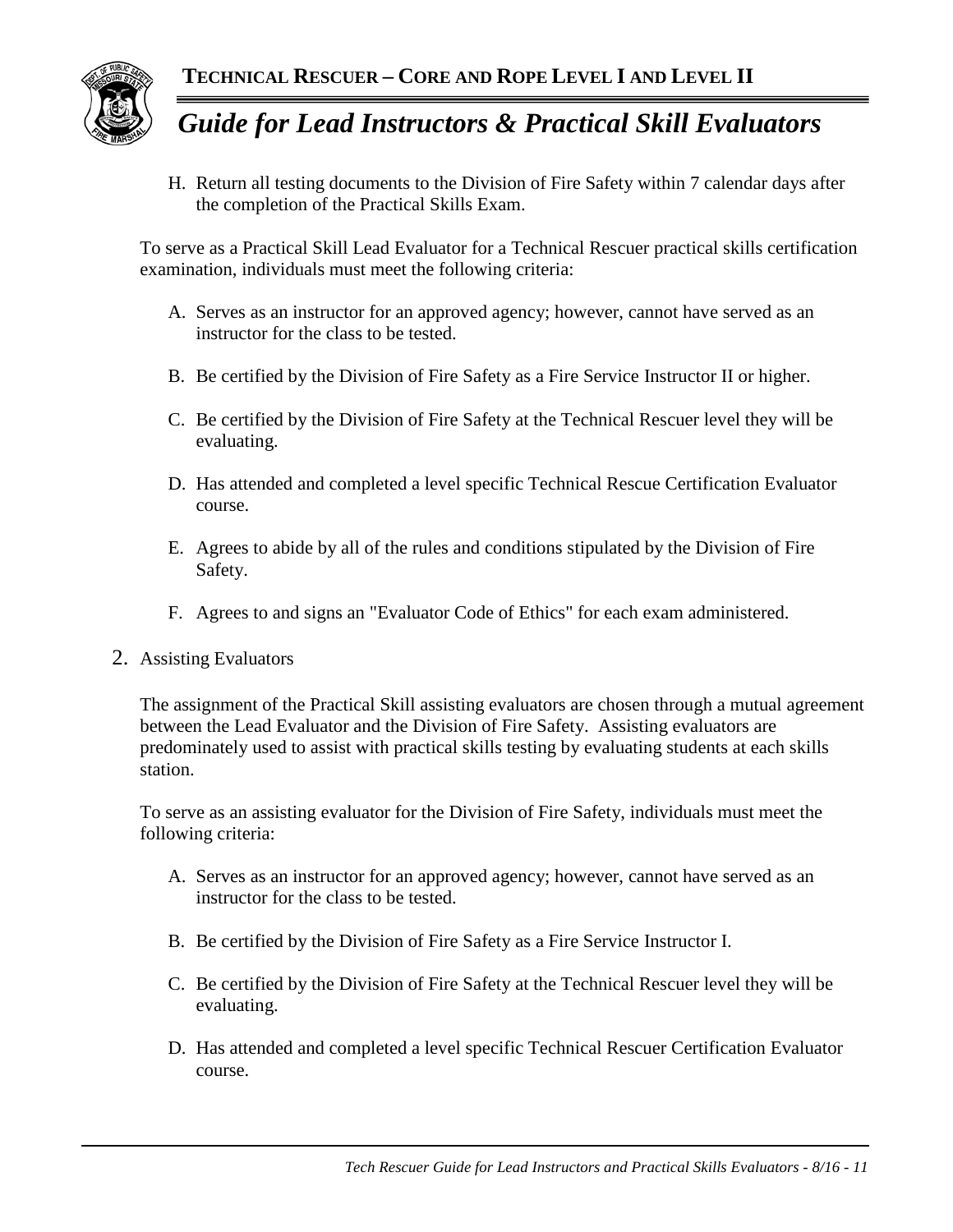

- E. Agrees to abide by all of the rules and conditions stipulated by the Division of Fire Safety.
- F. Agrees to and signs an "Evaluator Code of Ethics" form for each exam administered.

Due to the complexity of the Practical Skill Sequences, there must be a minimum of two (2) Exam Evaluators at all Practical Skills Certification Exams.

The number of evaluators is determined by how many skills stations are going to be operated at the same time. A few of the Technical Rescuer Practical skills are a "GROUP" skill. Maximum number of candidates to a testing group is 4.

#### **VI. Technical Rescuer Practical Skills Testing Procedures**

- 1. Technical Rescuer Practical Skills Safety Training Plan
	- a. **During practical skills testing, the safety of all candidates, evaluators, and support staff is of primary importance.** The Lead Instructor must ensure that all personal protective equipment, apparatus, and equipment to be used for the test shall meet or exceed applicable NFPA Standards or their equivalent. Lead Evaluators shall not administer any examination where those standards have not been met and shall immediately contact the Division of Fire Safety with such information.
	- b. The host agency, where the test is to be conducted, has the ultimate responsibility for the safety of all parties involved in the testing process. A Safety Officer shall be selected from either the support staff or from the available members of the fire department who are not testing. This Safety Officer should be an individual with sufficient training and experience to determine potential safety problems and take corrective action.
	- c. A safety training plan will be completed by the Safety Officer and the Lead Evaluator. Once completed all students, evaluators and support staff will be briefed on the safety training plan prior to the commencement of any practical skills testing being conducted.
	- d. The Lead Evaluator and Safety Officer shall brief all assisting evaluators and support staff on specific safety precautions and procedures for certain skills. The Safety Officer shall operate in a roving fashion to ensure that all evolutions are being conducted in a safe manner. The Safety Officer has the authority, regardless of rank, to stop any activity immediately if a dangerous condition or act is observed. Any individual involved with the testing process who observes a potentially hazardous condition must report it to the Safety Officer or an evaluator.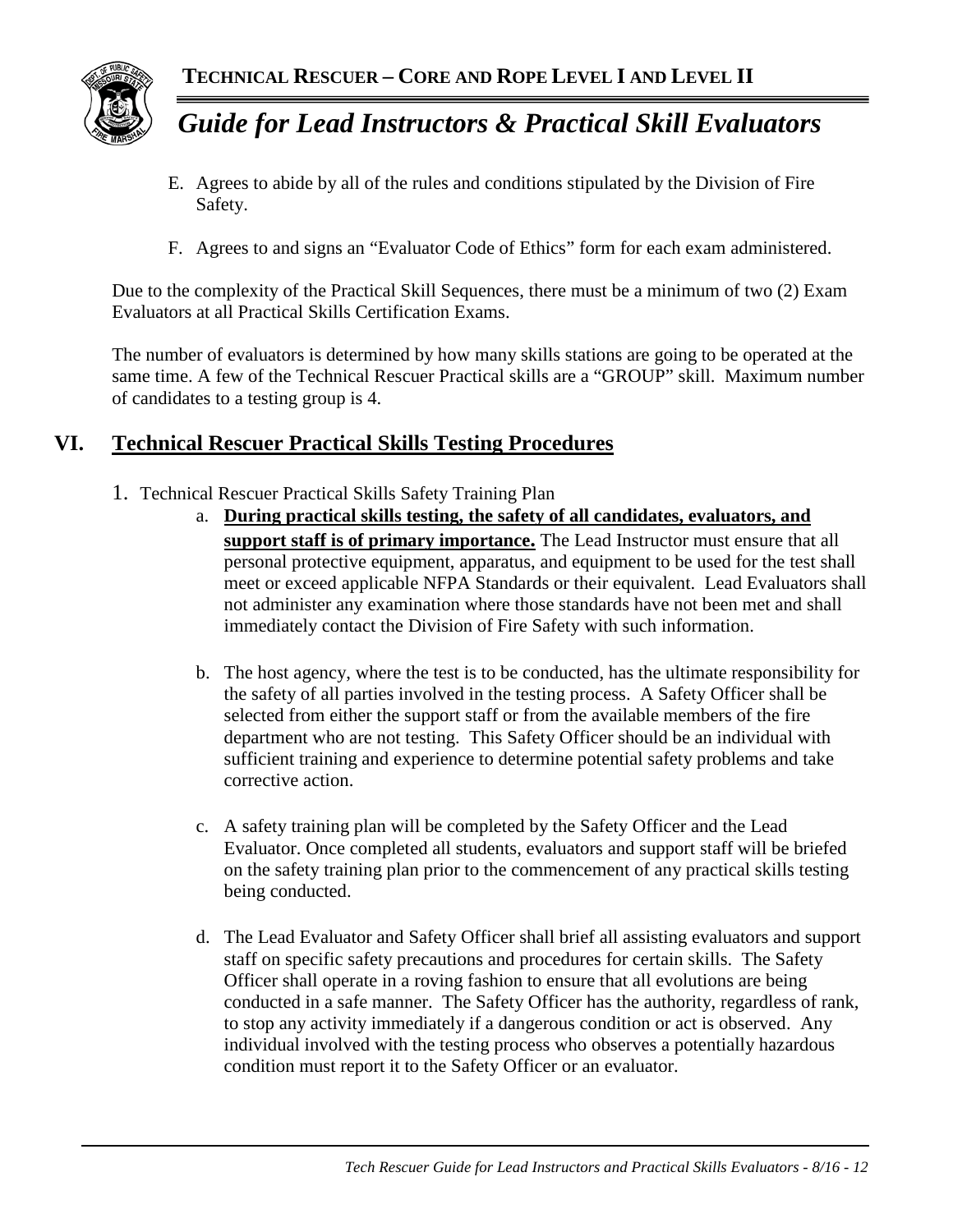

## *Guide for Lead Instructors & Practical Skill Evaluators*

- 2. Practical Skills
	- a. Practical skills tests are generated by the Division of Fire Safety. Practical skill tests are designed so that the possibility exists that any Job Performance Requirement from the given NFPA Standard can be on a particular skill test. All practical skills exams shall contain a diverse degree of difficulty in job areas.
	- b. Technical Rescuer Rope practical skills tested are sequenced in the form of actual contextual skills. Several sequences of skills have been created for the Technical Rescuer levels. A random skill sequence for each level is mailed to the evaluator in sealed envelopes. The benefits of a random selection of sequenced skills ensures the students must be prepared for any skill from the appropriate NFPA standard.
	- c. Students must successfully demonstrate a random sampling of practical skills during the Practical Skills Exam in the presence of a certified practical skill exam evaluator.

#### 3. Pre-test Briefing

- a. The Lead Evaluator shall conduct a pretest briefing with all assisting evaluators. This briefing shall include the following information:
	- 1. A review of the practical skills to be tested.
	- 2. A review of the acceptable test performance criteria.
	- 3. A review that all evaluators must refer to the skill checklists and determine if the candidates follow the steps and techniques listed in order to pass the skill.
	- 4. A review of the proper completion of any forms used in the evaluation.
	- 5. A review of the procedures to be used for handling questions, problems or failures which may arise during testing.
	- 6. The completion of the "Evaluator Code of Ethics" form for each evaluator.
- b. Students must complete and pass all skills to be eligible for certification.
	- 1. To ensure evaluator consistency all evaluators must refer to the skill sheets and determine if the candidates follow the steps and techniques listed in order to pass the required skills.
	- 2. All of the skills listed on the individual skill sheets must be completed to pass the skills.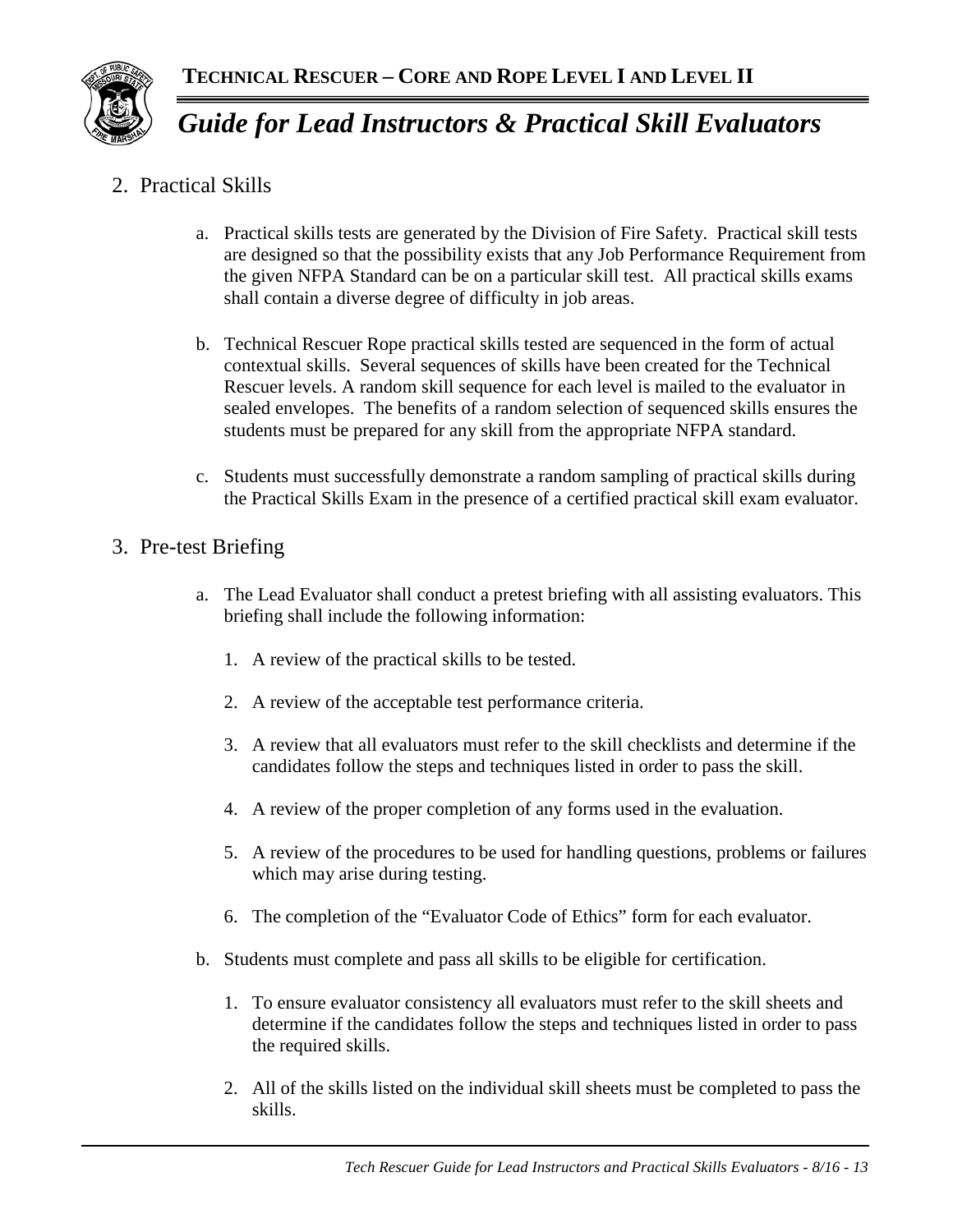

- c. Through training and experience evaluators may know alternative techniques for skills, it is mandatory that candidates perform the skills as specified on the skill sheets.
- 4. Student Roster Sign-In and Pre-test Briefing.
	- a. The Lead Evaluator will require each student to submit a state or federal issued ID for review prior to the student completing the sign-in roster.
	- b. The student will need to complete a sign-in roster for each discipline of certification the student will be performing practical skills testing for.
	- c. After all students have signed-in for practical skills testing, exam evaluators are to review the following information with the students prior to beginning the Practical Skills exam:
		- 1. Each candidate must be prepared to take appropriate protective equipment to each skill station.
		- 2. Each candidate is allowed two attempts to successfully demonstrate a given skill.
		- 3. Student shall be notified confidentially of their pass/fail status on each skill. Results must not be posted for public viewing.
		- 4. The Lead Evaluator cannot limit the number of stations which a candidate may have a second attempt.
		- 5. Requests for a second attempt on a failed skill station must be directed to the Lead Evaluator.
		- 6. The second attempt shall be done with a different evaluator on the same test day.
		- 7. Students who need a second attempt are not allowed to confer with other candidates, instructors, or evaluators to relearn or practice a skill.
		- 8. During the second attempt, the candidate retesting will only be required to repeat the skills within the area of the skill originally failed, not the entire skill sequence.
		- 9. Should the student fail the second attempt of a practical skill, the student would be deemed as failed the practical skill exam and would not meet the requirements for certification eligibility.
		- 10. Should the candidate fail the practical exam, he or she will be required to take an approved Technical Rescuer course again before being allowed to test for the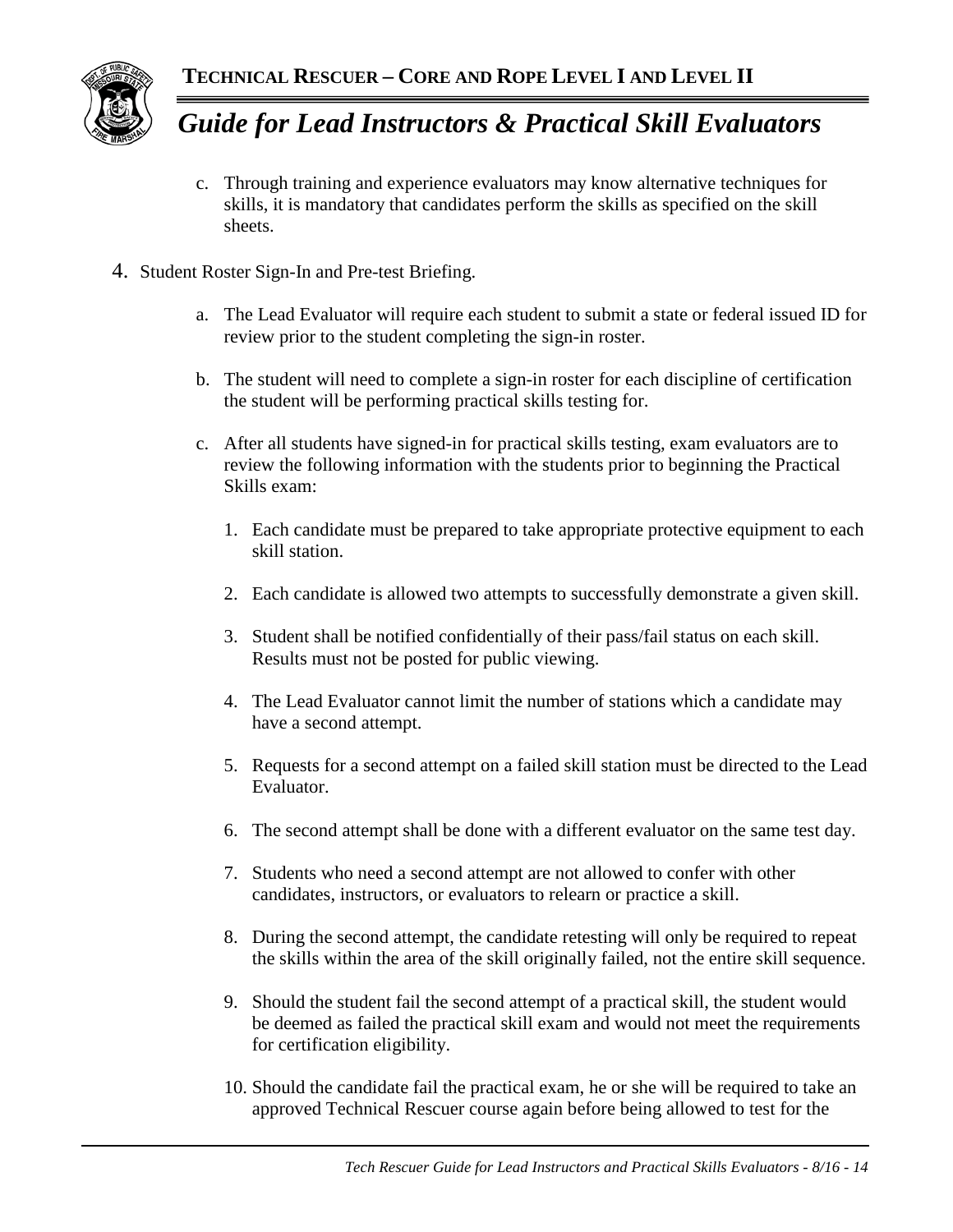

same certification level. The student shall be required to successfully complete an approved course and practical skills before applying for the written certification and practical skills exam.

- 5. Administering the Practical Skill exam
	- a. Practical Skill stations should be arranged as to prevent students from observing stations they have not yet completed. Students are not permitted to watch as skill stations are set up. Students must not be allowed to watch as other students are evaluated on their practical skills.
	- b. To ensure evaluator consistency all evaluators must refer to the skill sheets and determine if the students follow the steps and techniques listed in order to pass the required skills. All of the skills listed on the individual skill sheets must be completed to pass the skills exam.
	- c. Each evaluator at each skill station will hand the student a copy of the skill sheet they are to perform. The station evaluator will read the skill sheet aloud to the student as the student follows along. At the conclusion of reading the skill sheet to the student, the evaluator will take the students copy of the skill sheet and direct the student to perform the skill by reading the instruction statement to the student.
	- d. Although through training and experience evaluators may know alternative techniques for skills, it is mandatory that students perform the skills as specified on the skill sheets.
- 6. Upon Completion of the Technical Rescuer Practical Skills Exam
	- a. The Lead Evaluator collects all testing materials from the students.
	- b. The Lead Evaluator reviews the student's testing materials to ensure all required skills were tested and pass/fail status correctly indicated.
	- c. After reviewing and verifying each student's testing documents, the Lead Evaluator signs each individual's Skills Test Summary and indicates whether the student has passed or failed the exam.
	- d. Each student must sign his or her individual Skills Test Summary.
	- e. Following practical skills testing, the Lead Evaluator will return the all testing documents to the Division of Fire Safety within 7 working days following the test.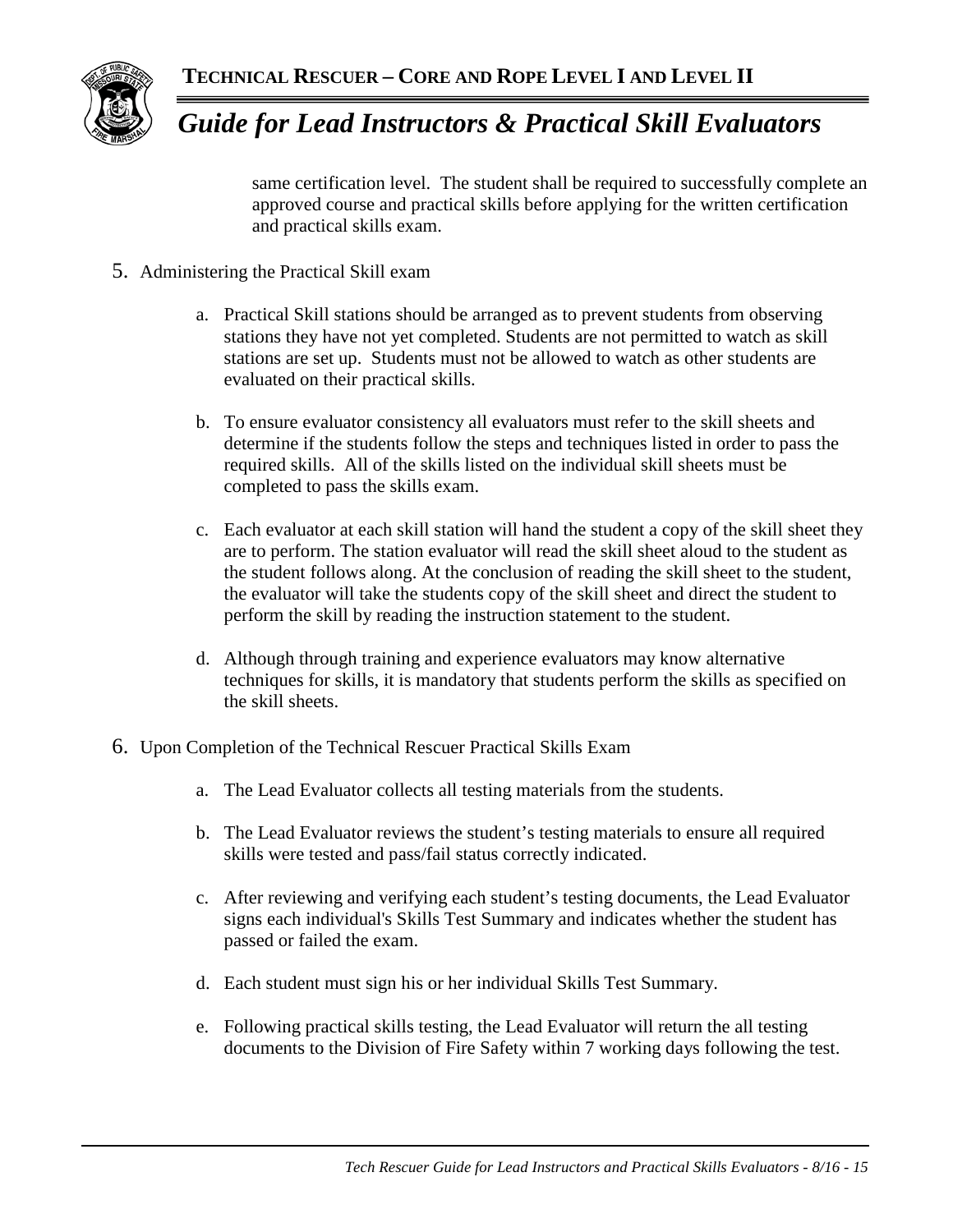

## **Technical Rescuer Certification and Re-certification**

Technical Rescuer certification is granted to those individuals who meet the required qualifications and successfully pass the certification written and practical skill exams. The requirements for Core, Rope Level I and Rope Level II are based on NFPA 1006-2013. Applicants seeking certification at the Technical Rescuer Rope Level I, must first show documentation of having met the requirements for Technical Rescuer Core (Chap 5) Level certification. Applicants seeking certification at the Technical Rescuer Rope Level II, must first show documentation of having met the requirements for Technical Rescuer Rope Level I and Technical Rescue Core (Chap 5) Level certification.

All qualifications must be met and documentation supplied to the Division of Fire Safety prior to admission to the certification examination. **Applicants have one year from the time of course completion to complete the certification process.** 

#### **VII. Applicant's Requirements for Technical Rescuer Core Certification**

Certification as Technical Rescuer Core Level will be issued to those individuals who have met the following guidelines and provided documentation verifying:

- 1. Complete the enclosed "Application for Written Certification Testing" including completing the "Authorization for Release of Information" section. Application and authorization must be signed and complete.
- 2. Successful completion of a Division of Fire Safety approved Technical Rescuer Core Course as verified by the course Lead Instructor.
- 3. Applicant must be a resident of Missouri, or employed within the State.
- 4. Must possess a valid Missouri driver's license or a valid state or federal identification.
- 5. Applicant must attain a score of 70% on the state certification written exam.
- 6. Applicant must have successfully passed the Technical Rescuer Core practical skill exam.
- 7. The AHJ must attest to the applicant's meeting minimum entrance requirements as detailed in NFPA 1006, Chapter 4, and Section 4.2. Entrance requirements are detailed in the applicant's skill book and require a department head or designee signature.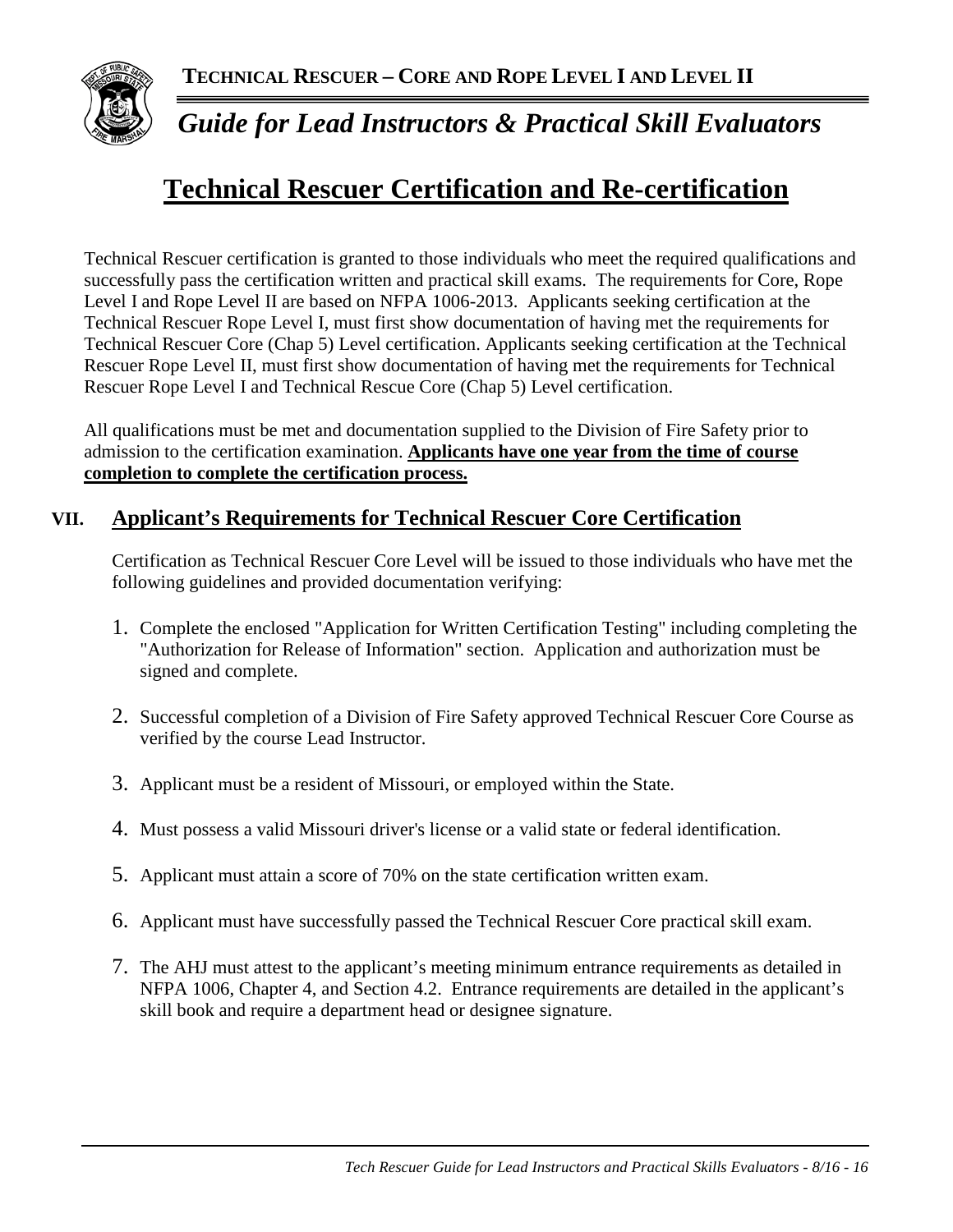

*Guide for Lead Instructors & Practical Skill Evaluators*

#### **VIII. Applicant's Requirements for Technical Rescuer Rope Level I Certification**

Certification as Technical Rescuer Rope Level I will be issued to those individuals who have met the following guidelines and provided documentation verifying:

- 1. Complete the enclosed "Application for Written Certification Testing" including completing the "Authorization for Release of Information" section. Application and authorization must be signed and complete.
- 2. Successful completion of a Division of Fire Safety approved Technical Rescuer Rope Level I Course as verified by the course Lead Instructor.
- 3. Applicant must be a resident of Missouri, or employed within the State.
- 4. Must possess a valid Missouri driver's license or a valid state or federal identification.
- 5. Applicant must attain a score of 70% on the state certification written exam.
- 6. Applicant must have successfully passed the Technical Rescuer Rope Level I practical skill exam.
- 7. The AHJ must attest to the applicant's meeting minimum entrance requirements as detailed in NFPA 1006, Chapter 4, and Section 4.2. Entrance requirements are detailed in the applicant's skill book and require a department head or designee signature.

#### **IX. Applicant's Requirements for Technical Rescuer Rope Level II Certification**

Certification as Technical Rescuer Rope Level II will be issued to those individuals who have met the following guidelines and provided documentation verifying:

- 1. Complete the enclosed "Application for Written Certification Testing" including completing the "Authorization for Release of Information" section. Application and authorization must be signed and complete.
- 2. Successful completion of a Division of Fire Safety approved Technical Rescuer Rope Level II Course as verified by the course Lead Instructor.
- 3. Applicant must be a resident of Missouri, or employed within the State.
- 4. Must possess a valid Missouri driver's license or a valid state or federal identification.
- 5. Applicant must attain a score of 70% on the state certification written exam.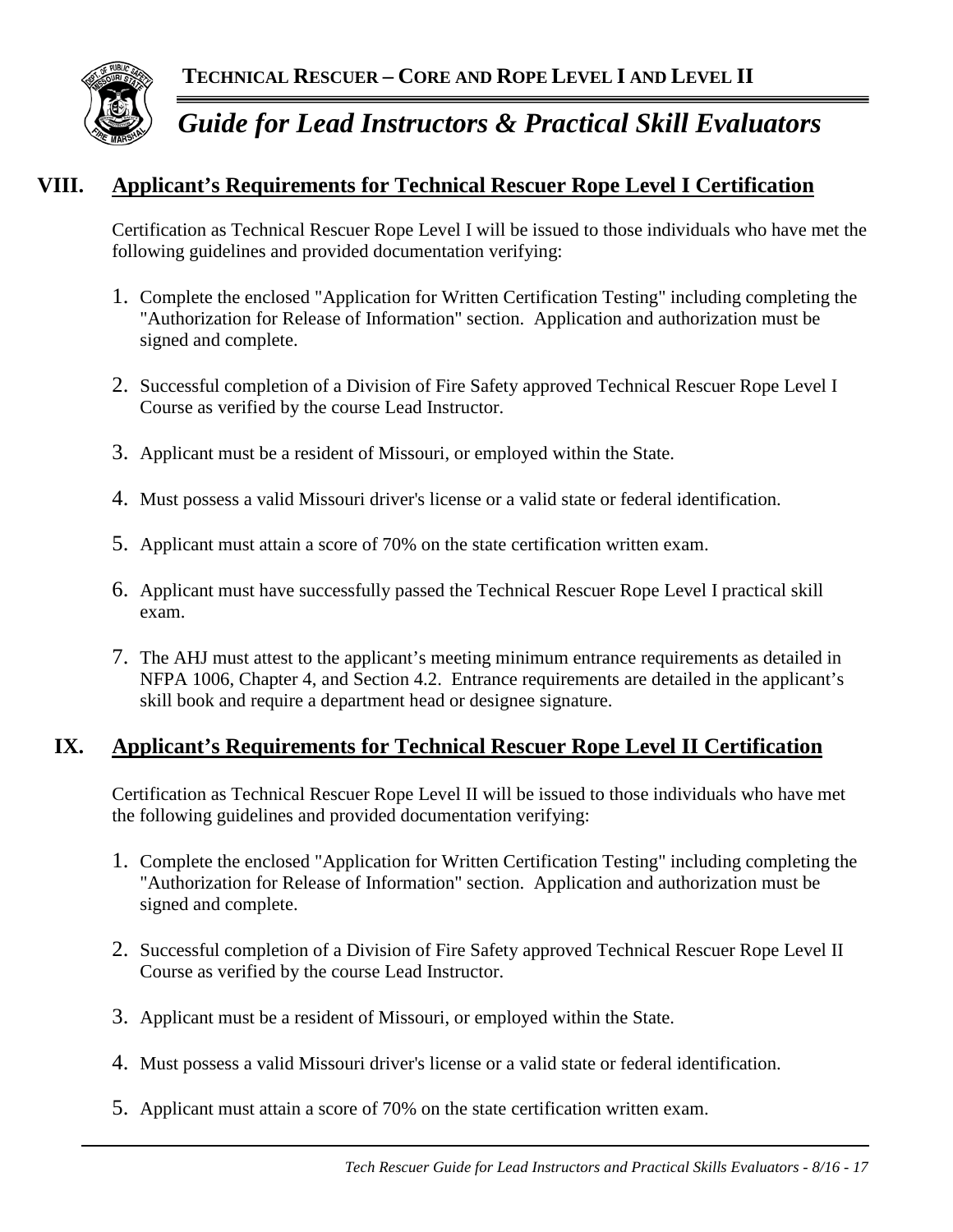

- 6. Applicant must have successfully passed the Technical Rescuer Rope Level II practical skill exam.
- 7. The AHJ must attest to the applicant's meeting minimum entrance requirements as detailed in NFPA 1006, Chapter 4, and Section 4.2. Entrance requirements are detailed in the applicant's skill book and require a department head or designee signature.

#### **X. Certification Written Test Requirements**

Students must score 70% or better on the state written certification examination to pass.

The Technical Rescuer Core exam consists of 100 multiple choice questions and must be completed within two hours. The Rope Level I and Rope Level II exams consist of 50 multiple choice questions and must be completed within one hour.

For Technical Rescuer Core each question is referenced to NFPA 1006-2013, *Standard for Technical Rescuer Professional Qualifications* and one or more of the following sources:

1. *High Angle Rope Rescue Techniques*, 4<sup>th</sup> edition, Jones and Bartlett

For Technical Rescuer Rope Level I and II exams, each question is referenced to NFPA 1006-2013, *Standard for Technical Rescuer Professional Qualifications* and one or more of the following sources:

- 1. *High Angle Rope Rescue Techniques*, 4<sup>th</sup> edition, Jones and Bartlett
- 2. *CMC, Rope Rescue Manual*, Revised 4<sup>th</sup> edition

Students can prepare for the exam through completion of the appropriate course and reviewing the above references. Applicants must take and pass the certification exam within one (1) year of completing the appropriate course.

#### **Sample Test Question**

- 1. The technical rescuer's primary objective is to:
	- A. do the job safety
	- B. research and buy the safest equipment
	- C. practice until it hurts
	- D. perform rescue at all costs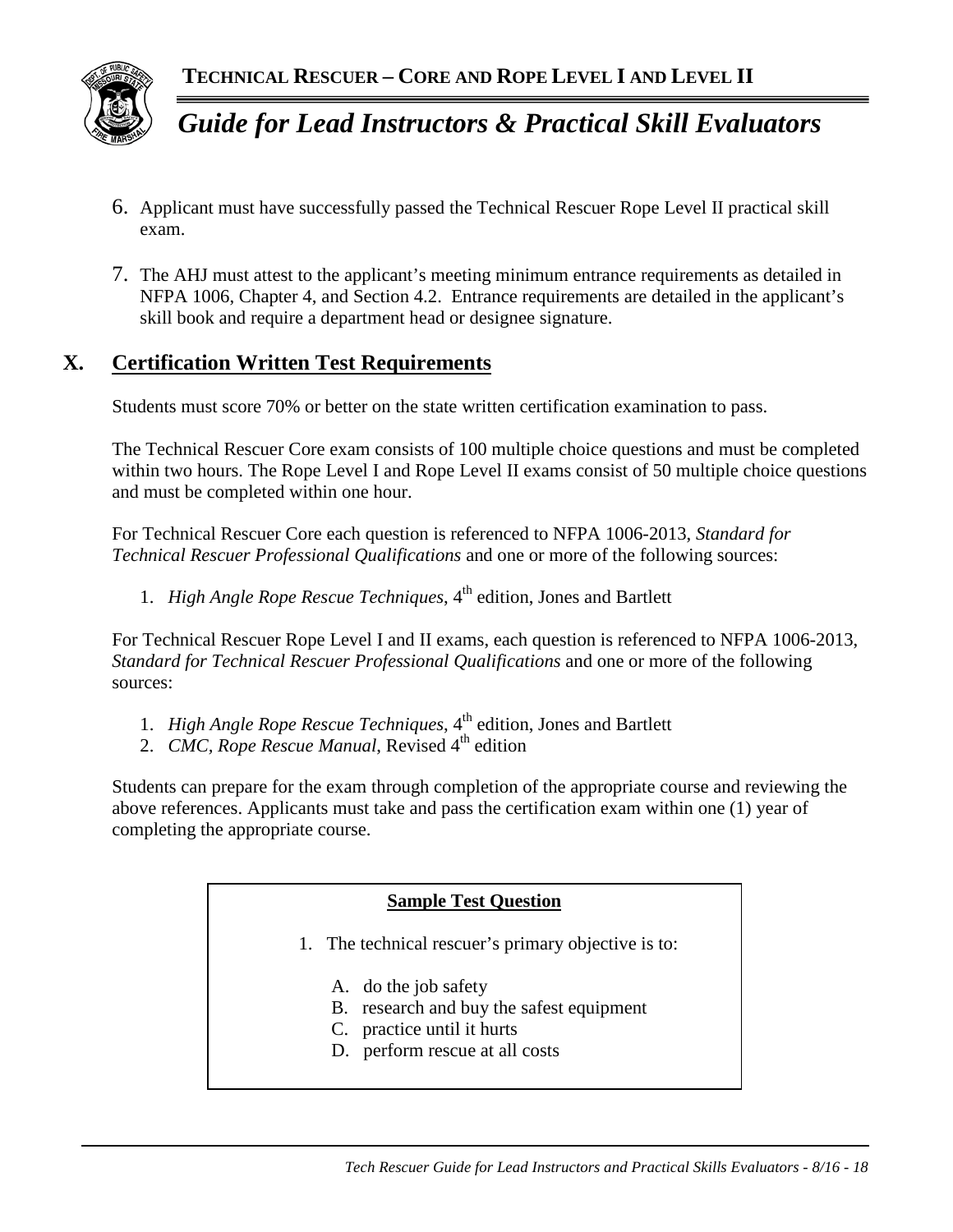

## *Guide for Lead Instructors & Practical Skill Evaluators*

In the event of failure:

- 1. A student who has failed the written exam on the first attempt may retest at a later date. A student may schedule a retest by submitting an "Application for Written Certification Testing". Students may retest during a scheduled regional exam. A different version of the exam will be administered.
- 2. Should the candidate fail the written certification exam on the second attempt, he or she will be required to take the appropriate approved Technical Rescuer course again. The student shall be required to successfully complete an approved course and practical skills before applying for the written certification and practical skills exam.

#### **XI. Technical Rescuer Re-certification Requirements**

- 1. The Technical Rescuer Core, Rope I and Rope II levels shall expire five (5) years from the certification date or from date of recertification.
- 2. Notification of approaching expiration will be sent to the individual's home address of record prior to the recertification date. The individual is responsible for supplying the Division with a current home address.
- 3. Technical Rescuer Core, Rope I and Rope II will be required to complete the following criteria in order to renew certification:
	- a. Complete and submit the Re-certification Application.
	- b. Summary of how your duties over the past five (5) years reflect your current certification levels.
	- c. Provide documentation of 8 hours per year as a student or instructor, or any combination, in Technical Rescuer related courses or seminars.
		- 1. Continuing education courses must be to the highest level you are recertifying to. (Example: If you are recertifying to Rope II your continuing education must include course content and practical skills to the Rope II level). Continuing education training must include demonstration of competency of practical skill evolutions conducted during the approved classes and documentation of these proficiencies.

#### **Note: All courses and seminars are subject for approval by the Division of Fire Safety.**

4. In the event an individual does not submit the required documentation for recertification as a Technical Rescuer Core, Rope I and/or Rope II, his or her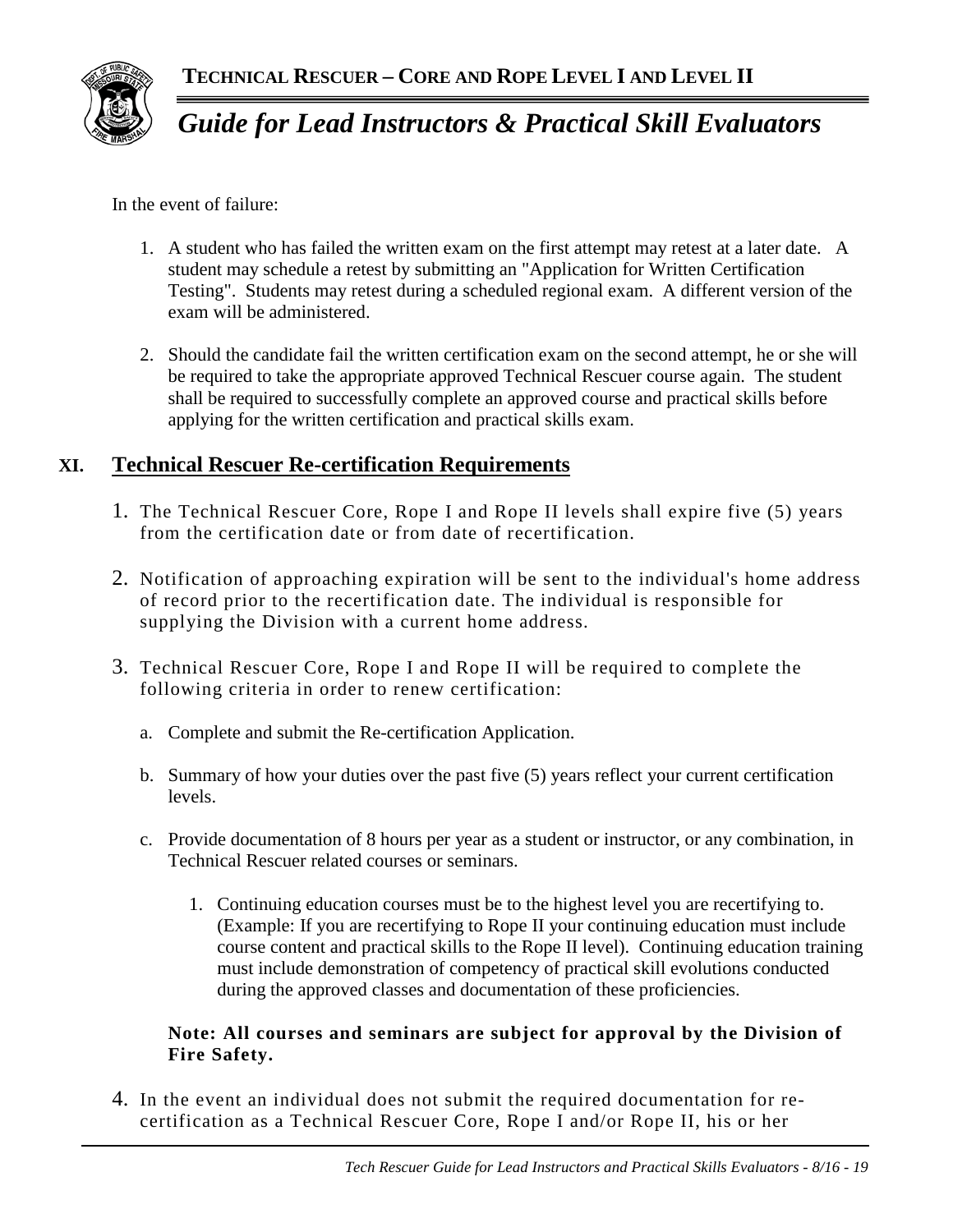

certification status will be revoked. In order to obtain current certification, individuals must successfully complete an approved Technical Rescuer course to the desired levels, including a passing score on the written certification exam and successfully passing the practical skills certification exam.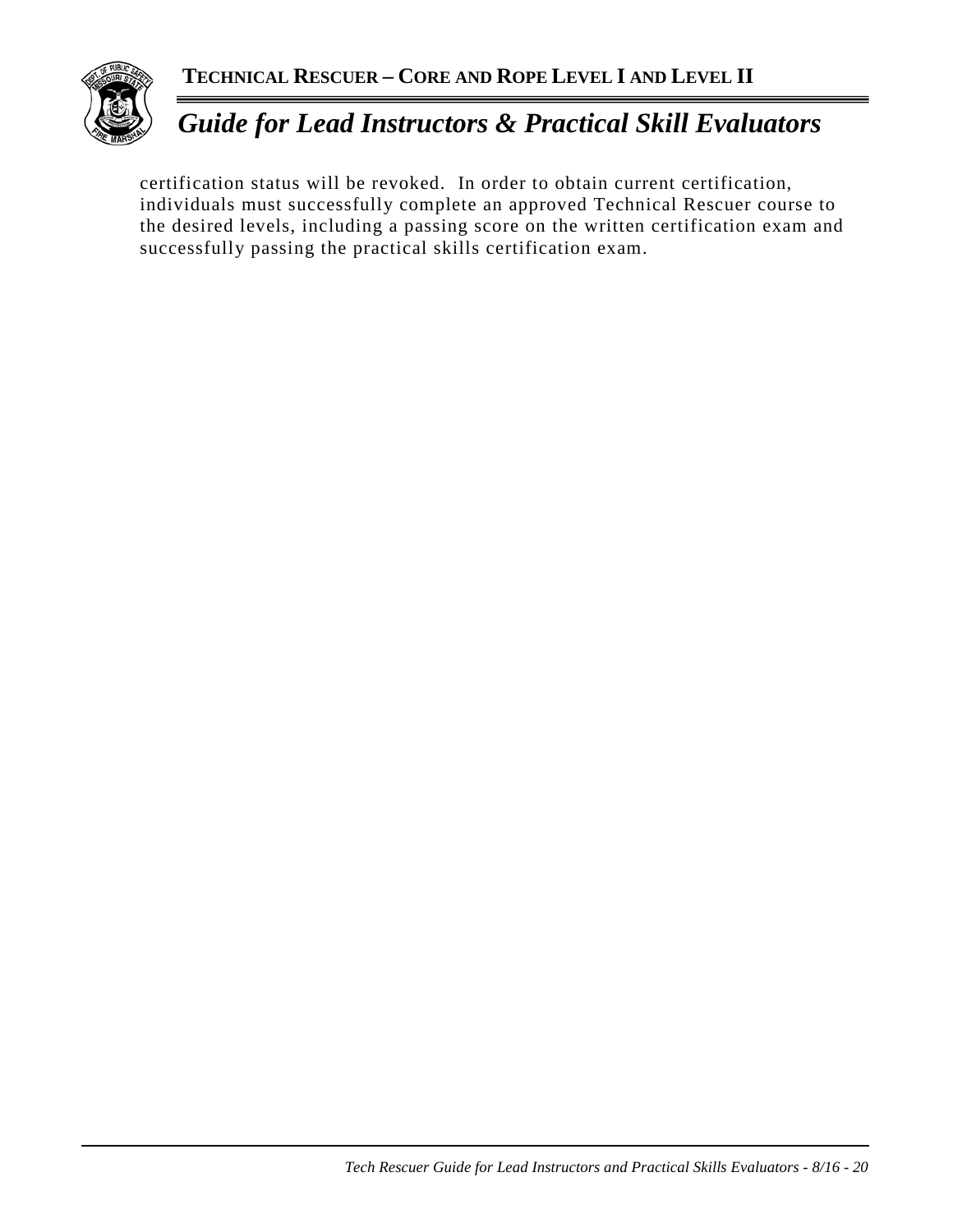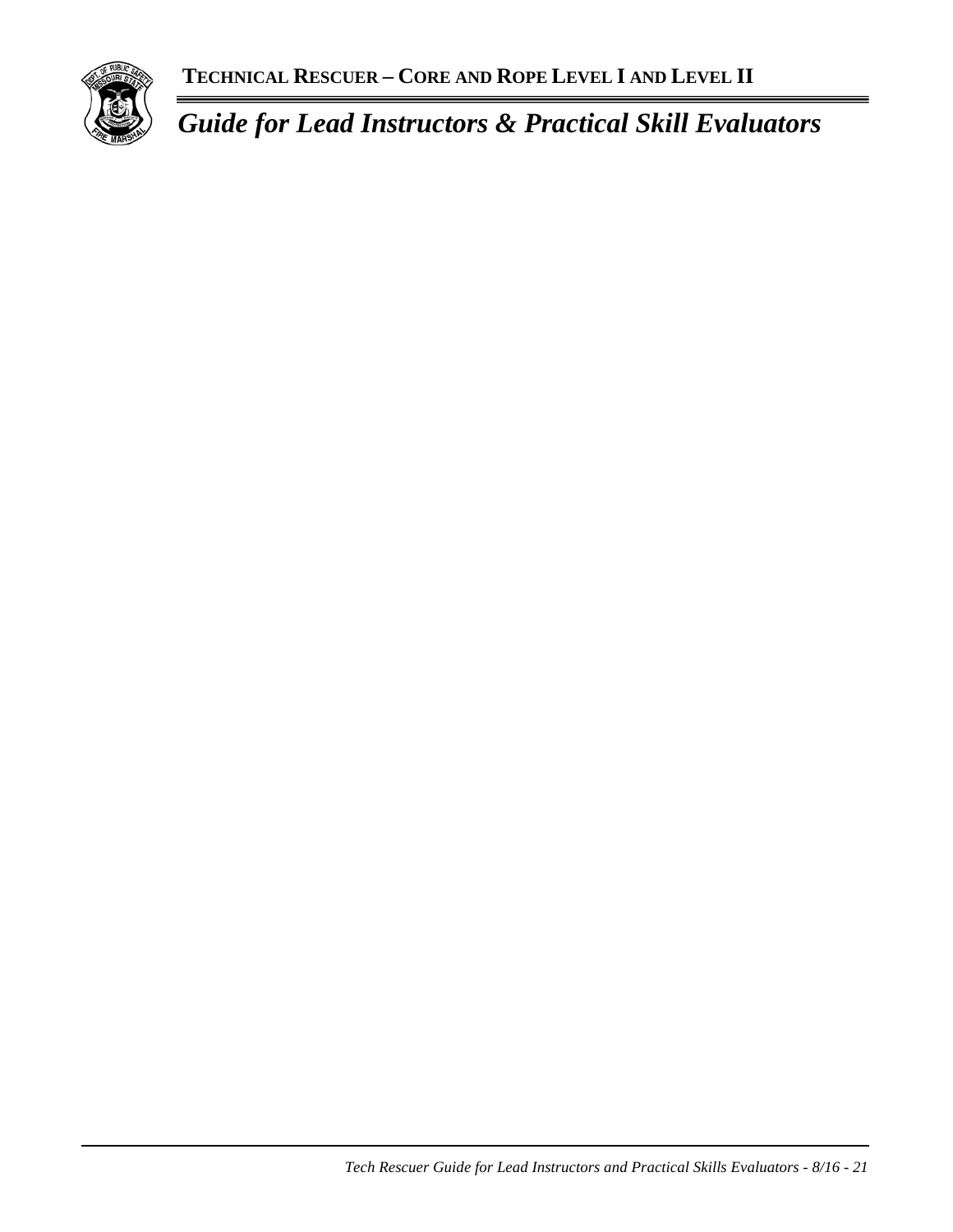

#### **MISSOURI DIVISION OF FIRE SAFETY TECHNICAL RESCUER CORE** *NFPA 1006-2013* **TRAINING RECORD**



*To be completed by the Student: Name:*  $Last\ 4\ SSN:$   $Date\ of\ Birth:$ *Address: City:* State:  $\Box$  *State:*  $\Box$  *Zip: Email Address: Department/Agency: Course Location: Course Dates:* 

*This Training Record must be completed for each student completing a Division of Fire Safety approved Technical Rescuer Core Course.* **Failure to complete and submit this form shall result in the individual completing such course to be ineligible for Technical Rescuer Core certification testing.**

| <b>End of Course Quiz</b> | Quiz<br>70% min. | $Re$ -Quiz<br>70% min. | <i>Instructor</i> | Date |
|---------------------------|------------------|------------------------|-------------------|------|
| Technical Rescuer – Core  |                  |                        |                   |      |

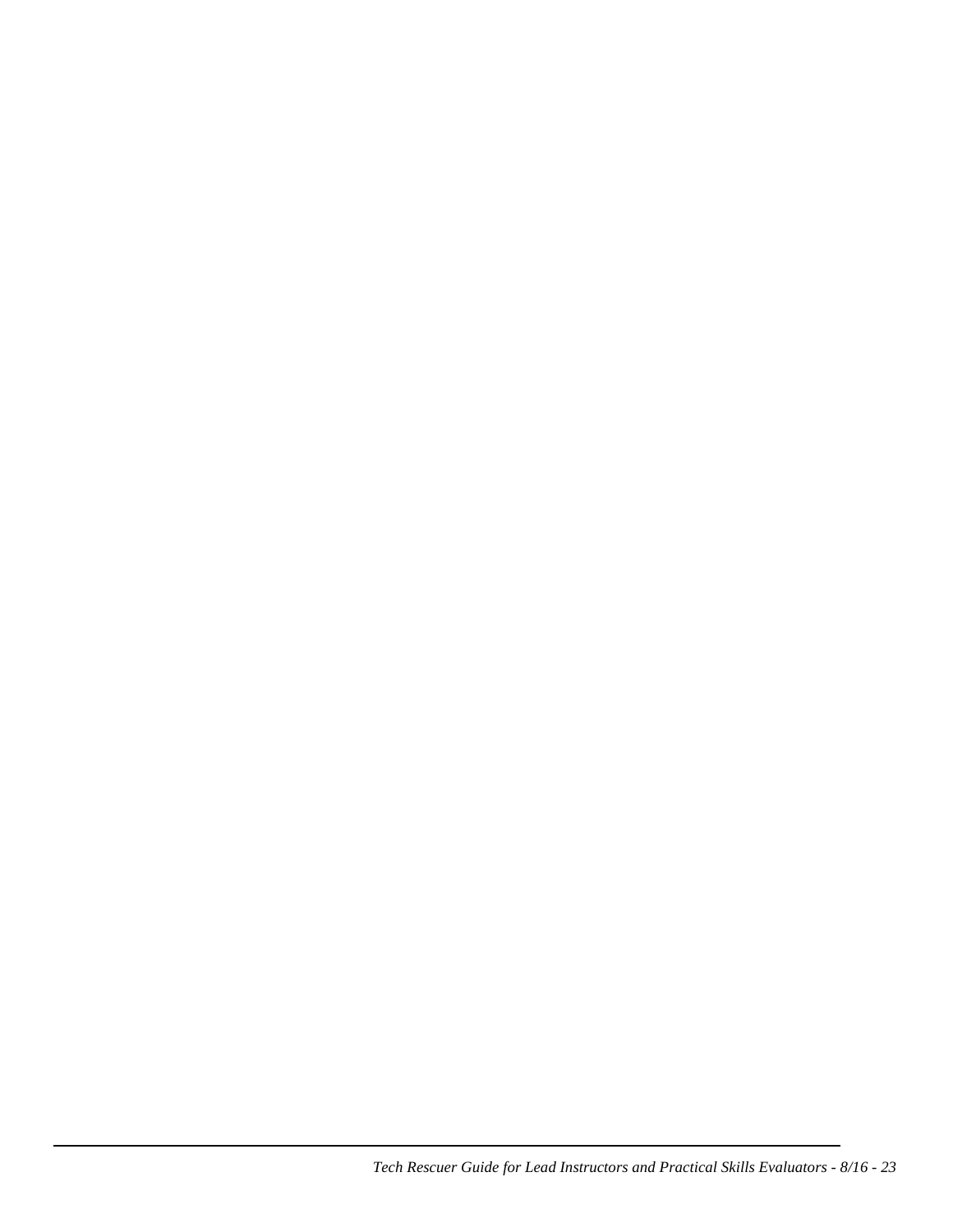

#### **MISSOURI DIVISION OF FIRE SAFETY TECHNICAL RESCUER ROPE LEVEL I** *NFPA 1006-2013* **TRAINING RECORD**



*To be completed by the Student:*

| City: | $State:$ $\qquad \qquad \text{Zip:}$ |
|-------|--------------------------------------|
|       |                                      |
|       |                                      |
|       |                                      |

*This Training Record must be completed for each candidate completing a Division of Fire Safety approved Technical Rescuer Rope Level I Course.* **Failure to complete and submit this form shall result in the individual completing such course to be ineligible for Technical Rescuer Rope Level I certification testing.**

| <b>End of Course Quiz</b>        | Quiz<br>70% min. | $Re-Quiz$<br>70% min. | <i>Instructor</i> | Date |
|----------------------------------|------------------|-----------------------|-------------------|------|
| Technical Rescuer – Rope Level I |                  |                       |                   |      |

| I hereby confirm that this individual has attended all Technical Rescuer Rope Level I<br>required classes and the information contained on this form is true and complete. |       |
|----------------------------------------------------------------------------------------------------------------------------------------------------------------------------|-------|
|                                                                                                                                                                            |       |
|                                                                                                                                                                            | Date: |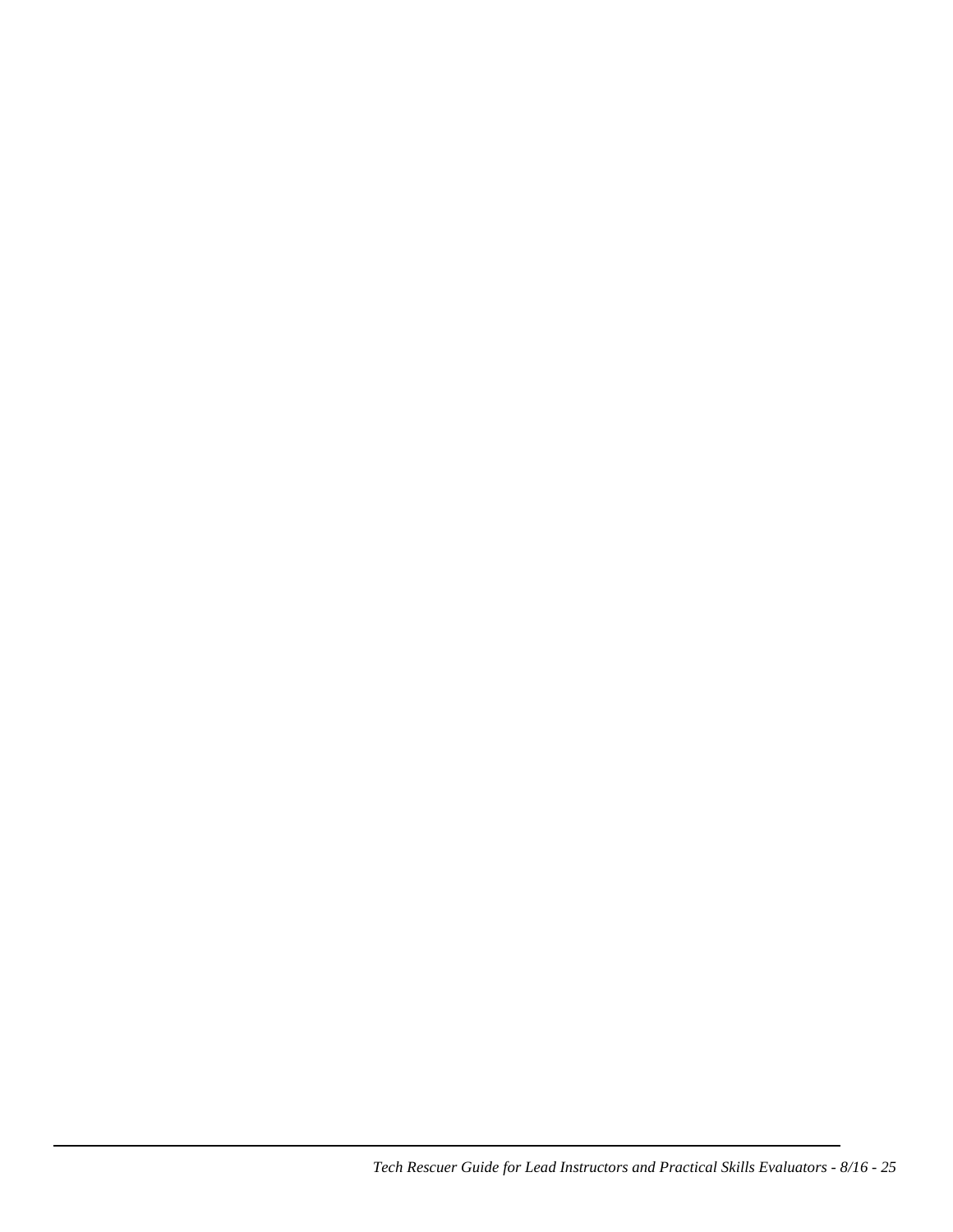

#### **MISSOURI DIVISION OF FIRE SAFETY TECHNICAL RESCUER ROPE LEVEL II** *NFPA 1006-2013* **TRAINING RECORD**



*To be completed by the Student:*

| City: | $State:$ $Zip:$ |  |
|-------|-----------------|--|
|       |                 |  |
|       |                 |  |
|       |                 |  |

*This Training Record must be completed for each candidate completing a Division of Fire Safety approved Technical Rescuer Rope Level II Course.* **Failure to complete and submit this form shall result in the individual completing such course to be ineligible for Technical Rescuer Rope Level II certification testing.**

| <b>End of Course Quiz</b>         | <i>Quiz</i><br>70% min. | $Re-Quiz$<br>70% min. | <i>Instructor</i> | Date |
|-----------------------------------|-------------------------|-----------------------|-------------------|------|
| Technical Rescuer – Rope Level II |                         |                       |                   |      |

| I hereby confirm that this individual has attended all Technical Rescuer Rope Level II<br>required classes and the information contained on this form is true and complete. |       |
|-----------------------------------------------------------------------------------------------------------------------------------------------------------------------------|-------|
| <b>Lead Instructor (Print name)</b> New York 1988 and 1988 and 1988 and 1988 and 1988 and 1988 and 1988 and 1988 and 19                                                     |       |
|                                                                                                                                                                             | Date: |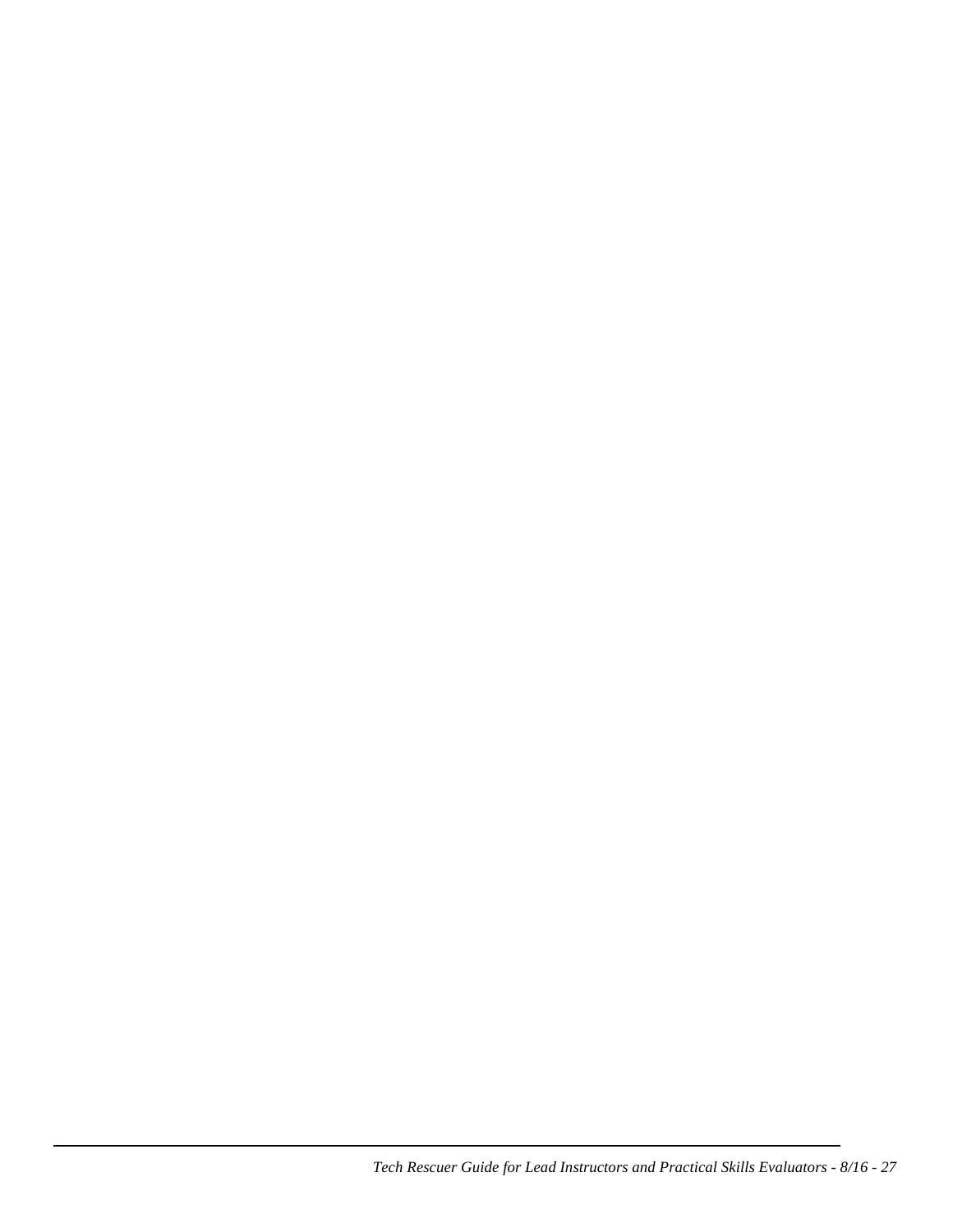| Date Received<br>Date Approved<br><b>Department of Public Safety</b><br><b>Division of Fire Safety</b><br>PO Box 844, Jefferson City, MO 65102<br><b>Received By</b><br>Approved By<br>$C$ RFD<br>PRO <sup>*</sup><br>(573) 522-2426    FAX (573) 751-1744<br><b>BOARD</b><br>Website: www.dfs.dps.mo.gov |                                                                                                                             |                                         |                                                                                |                                        |                     |                                              |                 |                 |                 |
|-----------------------------------------------------------------------------------------------------------------------------------------------------------------------------------------------------------------------------------------------------------------------------------------------------------|-----------------------------------------------------------------------------------------------------------------------------|-----------------------------------------|--------------------------------------------------------------------------------|----------------------------------------|---------------------|----------------------------------------------|-----------------|-----------------|-----------------|
|                                                                                                                                                                                                                                                                                                           | <b>Application for Course Delivery</b><br><b>Expected</b><br>Est. $#$ of<br><b>Location for Course</b><br><b>Start Date</b> |                                         |                                                                                |                                        |                     |                                              |                 |                 |                 |
|                                                                                                                                                                                                                                                                                                           |                                                                                                                             |                                         |                                                                                |                                        |                     |                                              | <b>End Date</b> |                 | <b>Students</b> |
|                                                                                                                                                                                                                                                                                                           |                                                                                                                             |                                         |                                                                                |                                        |                     |                                              |                 |                 |                 |
| <b>Street Address</b>                                                                                                                                                                                                                                                                                     |                                                                                                                             |                                         |                                                                                | <b>City</b>                            |                     |                                              |                 | <b>Zip Code</b> |                 |
| <b>Course to be Delivered:</b>                                                                                                                                                                                                                                                                            |                                                                                                                             |                                         |                                                                                |                                        |                     |                                              |                 |                 |                 |
| <b>Driver Operator</b>                                                                                                                                                                                                                                                                                    | <b>Fire Officer</b>                                                                                                         |                                         |                                                                                |                                        |                     |                                              |                 |                 |                 |
| Core                                                                                                                                                                                                                                                                                                      | Level I                                                                                                                     |                                         | <b>Technical Rescuer</b>                                                       |                                        |                     |                                              |                 |                 |                 |
| Pumper                                                                                                                                                                                                                                                                                                    | Level II                                                                                                                    |                                         | Core                                                                           |                                        |                     |                                              |                 |                 |                 |
| Aerial                                                                                                                                                                                                                                                                                                    | Level III                                                                                                                   |                                         |                                                                                | Rope Level I                           |                     |                                              |                 |                 |                 |
| Mobile Water Supply                                                                                                                                                                                                                                                                                       | Level IV                                                                                                                    |                                         |                                                                                | Rope Level II                          |                     |                                              |                 |                 |                 |
| <b>Fire Service Instructor</b><br>Level I<br>Level II                                                                                                                                                                                                                                                     | <b>Live Fire</b><br><b>Instructor</b><br> LFI                                                                               |                                         | <b>Public Fire &amp; Life</b><br><b>Safety Educator</b><br>Level I<br>Level II |                                        |                     | <b>Incident Safety Officer</b><br><b>ISO</b> |                 |                 |                 |
| <b>Location of Course Records:</b>                                                                                                                                                                                                                                                                        |                                                                                                                             |                                         |                                                                                | <b>Person Responsible for Records:</b> |                     |                                              |                 |                 |                 |
|                                                                                                                                                                                                                                                                                                           |                                                                                                                             |                                         |                                                                                |                                        |                     |                                              |                 |                 |                 |
| <b>Instructor Information:</b>                                                                                                                                                                                                                                                                            |                                                                                                                             |                                         |                                                                                |                                        |                     |                                              |                 |                 |                 |
| Last 4 SSN #<br><b>Last Name</b>                                                                                                                                                                                                                                                                          |                                                                                                                             |                                         |                                                                                |                                        | <b>First Name</b>   |                                              |                 |                 |                 |
|                                                                                                                                                                                                                                                                                                           |                                                                                                                             |                                         |                                                                                |                                        |                     |                                              |                 |                 |                 |
| <b>Mailing Address of Instructor</b>                                                                                                                                                                                                                                                                      |                                                                                                                             |                                         |                                                                                | <b>City</b><br><b>State</b>            |                     |                                              |                 |                 | <b>Zip Code</b> |
|                                                                                                                                                                                                                                                                                                           |                                                                                                                             |                                         |                                                                                |                                        |                     |                                              |                 |                 |                 |
| <b>Email Address</b>                                                                                                                                                                                                                                                                                      |                                                                                                                             |                                         |                                                                                |                                        | <b>Phone Number</b> |                                              |                 |                 |                 |
|                                                                                                                                                                                                                                                                                                           |                                                                                                                             |                                         |                                                                                |                                        |                     |                                              |                 |                 |                 |
|                                                                                                                                                                                                                                                                                                           |                                                                                                                             |                                         |                                                                                |                                        |                     |                                              |                 |                 |                 |
| <b>Host Agency Information:</b><br><b>Agency Name</b>                                                                                                                                                                                                                                                     |                                                                                                                             |                                         |                                                                                |                                        |                     | <b>Agency Phone #</b>                        |                 | <b>County</b>   |                 |
|                                                                                                                                                                                                                                                                                                           |                                                                                                                             |                                         |                                                                                |                                        |                     |                                              |                 |                 |                 |
| <b>Lead Instructor Signature</b>                                                                                                                                                                                                                                                                          |                                                                                                                             |                                         |                                                                                |                                        |                     |                                              | <b>Date</b>     |                 |                 |
|                                                                                                                                                                                                                                                                                                           |                                                                                                                             |                                         |                                                                                |                                        |                     |                                              |                 |                 |                 |
|                                                                                                                                                                                                                                                                                                           |                                                                                                                             |                                         |                                                                                |                                        |                     |                                              |                 |                 |                 |
|                                                                                                                                                                                                                                                                                                           |                                                                                                                             | <b>Division of Fire Safety Use Only</b> |                                                                                | Notes:                                 |                     |                                              |                 |                 |                 |
|                                                                                                                                                                                                                                                                                                           | Date                                                                                                                        | Initials                                |                                                                                |                                        |                     |                                              |                 |                 |                 |
| Approval Granted and<br><b>Approval Letter Sent</b>                                                                                                                                                                                                                                                       |                                                                                                                             |                                         |                                                                                |                                        |                     |                                              |                 |                 |                 |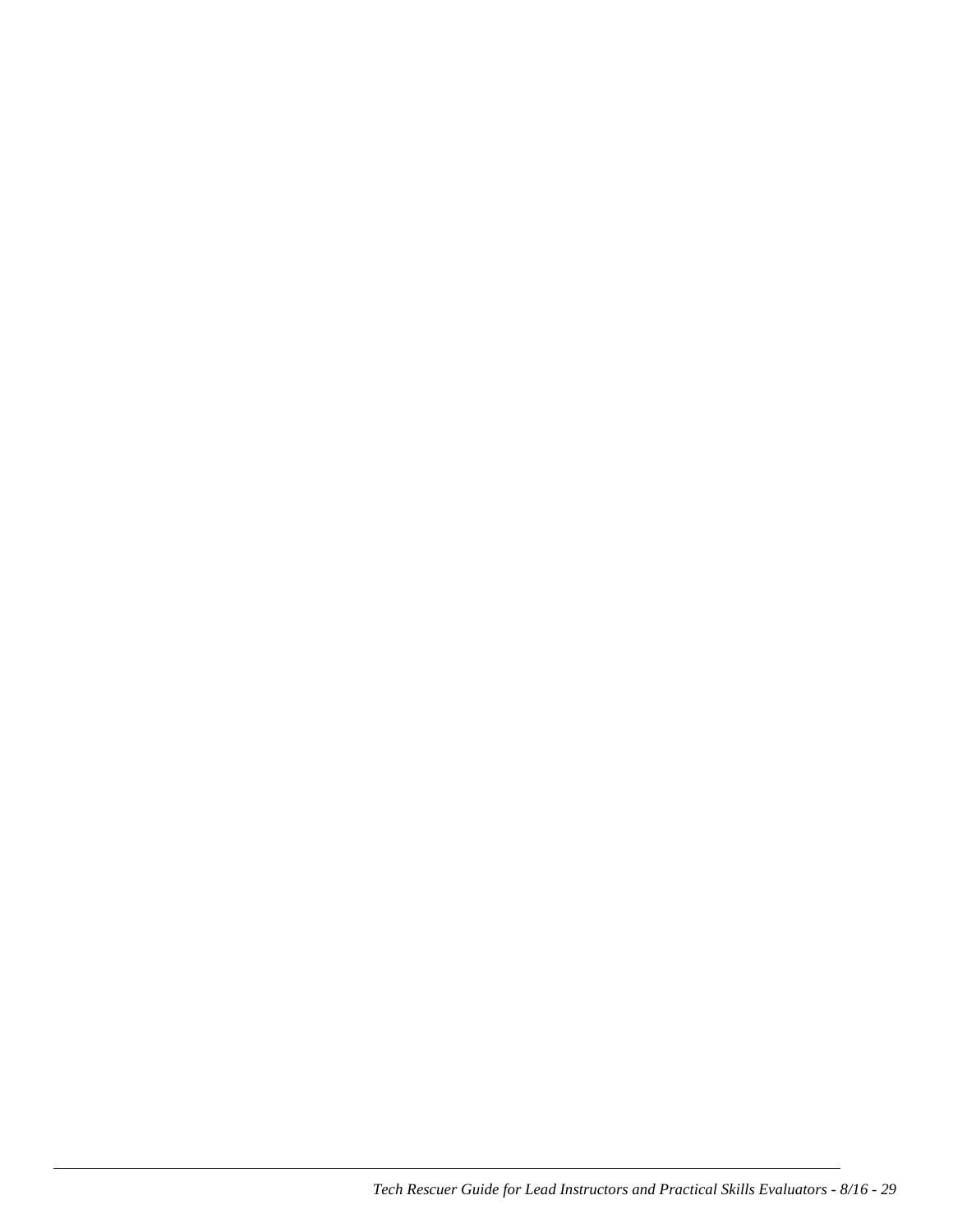

#### *To be completed by the Course Lead Instructor*

| <b>Host Agency for Course</b>                                                                               |             | <b>Start Date</b>                            |  |  | <b>Expected End Date</b> |                            |      |
|-------------------------------------------------------------------------------------------------------------|-------------|----------------------------------------------|--|--|--------------------------|----------------------------|------|
|                                                                                                             |             |                                              |  |  |                          |                            |      |
|                                                                                                             |             |                                              |  |  |                          |                            |      |
| <b>Street Address</b>                                                                                       | <b>City</b> |                                              |  |  | <b>Zip Code</b>          | <b>Number of Students</b>  |      |
|                                                                                                             |             |                                              |  |  |                          |                            |      |
| <b>Lead Instructor's Name</b>                                                                               |             |                                              |  |  |                          | <b>Mobile Phone Number</b> |      |
|                                                                                                             |             |                                              |  |  |                          |                            |      |
| <b>Email address</b>                                                                                        |             | <b>Fax Number</b>                            |  |  |                          | <b>Test Site Location</b>  |      |
|                                                                                                             |             |                                              |  |  |                          |                            |      |
| Lead Evaluator Information: Note: Refer to the "Technical Rescuer Guide for Lead Instructors" for number of |             | evaluators required to conduct a skills exam |  |  |                          |                            |      |
| <b>Last Name</b>                                                                                            |             | <b>First Name</b>                            |  |  |                          |                            | M.I. |
|                                                                                                             |             |                                              |  |  |                          |                            |      |
| <b>List Assisting Evaluator</b>                                                                             |             | <b>List Assisting Evaluator</b>              |  |  |                          |                            |      |
|                                                                                                             |             |                                              |  |  |                          |                            |      |
| <b>List Assisting Evaluator</b>                                                                             |             | <b>List Assisting Evaluator</b>              |  |  |                          |                            |      |
|                                                                                                             |             |                                              |  |  |                          |                            |      |
| <b>List Assisting Evaluator</b>                                                                             |             | <b>List Assisting Evaluator</b>              |  |  |                          |                            |      |
|                                                                                                             |             |                                              |  |  |                          |                            |      |
| Signature (Lead Instructor)                                                                                 |             |                                              |  |  |                          | <b>Date</b>                |      |
|                                                                                                             |             |                                              |  |  |                          |                            |      |

*This completed form must be received by the Division of Fire Safety no less than 72 hours prior to the start of the approved course.*

| <b>Division of Fire Safety Use Only</b>                 |           |      |  |  |  |  |
|---------------------------------------------------------|-----------|------|--|--|--|--|
|                                                         | Signature | Date |  |  |  |  |
| <b>Approval Granted and</b><br><b>Confirmation Sent</b> |           |      |  |  |  |  |
| Note:                                                   |           |      |  |  |  |  |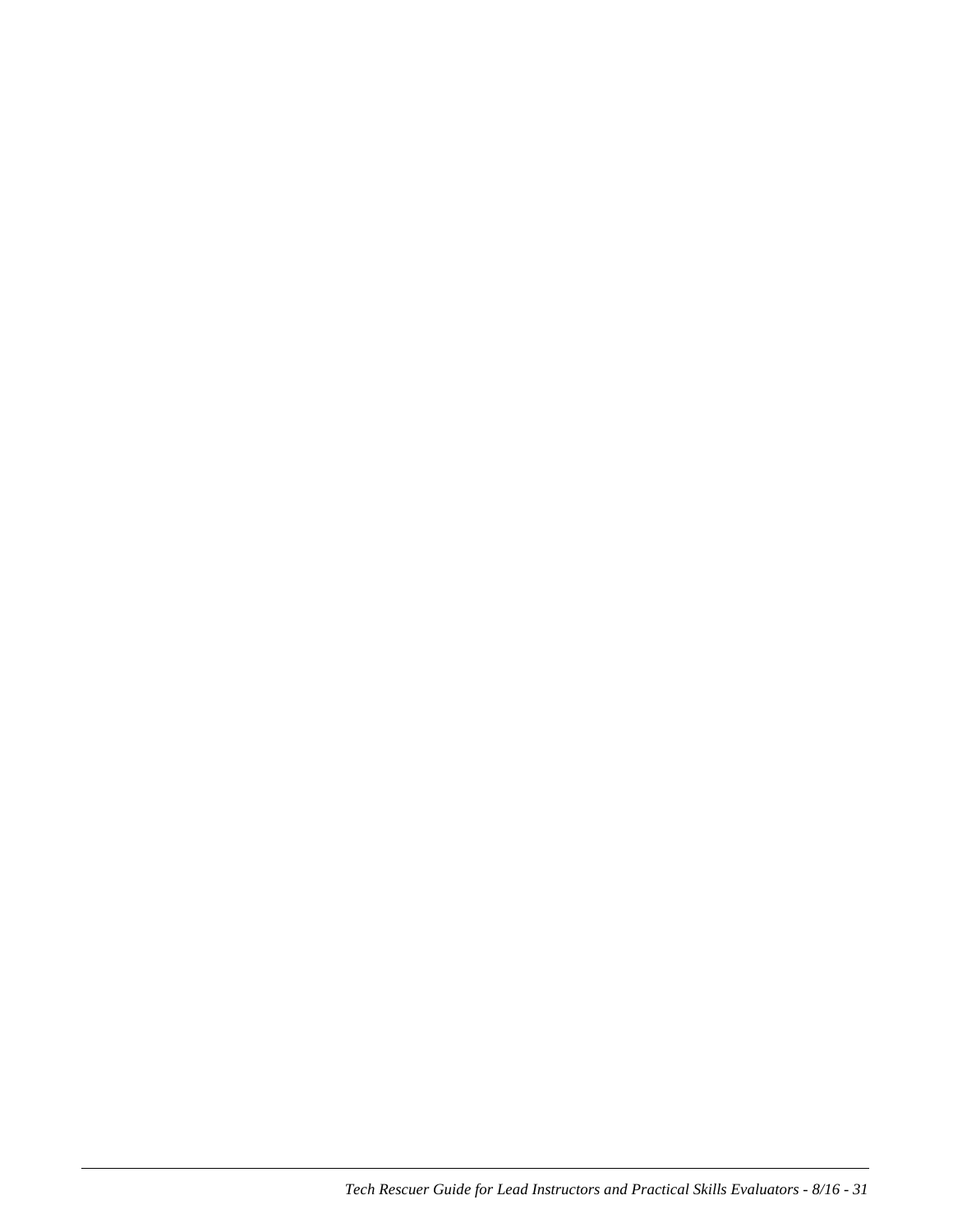| Date Received<br>Date Approved<br><b>Department of Public Safety</b><br><b>Division of Fire Safety</b><br>PO Box 844, Jefferson City, MO 65102<br>(573) 522-2426    FAX (573) 751-1744<br>PRO<br><b>BOARD</b><br>Website: www.dfs.dps.mo.gov<br>Approved By<br>Received By<br><b>Application for Written Certification Testing</b><br>Location for Testing (see website for testing locations and dates)<br><b>Testing Date</b><br><b>Personal Information:</b> |                                                                           |               |                                                                                                 |                            |                           |                                               |  |                   |
|-----------------------------------------------------------------------------------------------------------------------------------------------------------------------------------------------------------------------------------------------------------------------------------------------------------------------------------------------------------------------------------------------------------------------------------------------------------------|---------------------------------------------------------------------------|---------------|-------------------------------------------------------------------------------------------------|----------------------------|---------------------------|-----------------------------------------------|--|-------------------|
| Last 4 SSN #<br><b>Last Name</b>                                                                                                                                                                                                                                                                                                                                                                                                                                |                                                                           |               |                                                                                                 | <b>Suffix</b>              |                           | <b>First Name</b>                             |  | <b>M. Initial</b> |
|                                                                                                                                                                                                                                                                                                                                                                                                                                                                 |                                                                           |               |                                                                                                 |                            |                           |                                               |  |                   |
|                                                                                                                                                                                                                                                                                                                                                                                                                                                                 |                                                                           |               |                                                                                                 |                            |                           |                                               |  |                   |
| <b>Mailing Address</b>                                                                                                                                                                                                                                                                                                                                                                                                                                          |                                                                           | <b>City</b>   |                                                                                                 |                            |                           | <b>State</b>                                  |  | <b>Zip Code</b>   |
|                                                                                                                                                                                                                                                                                                                                                                                                                                                                 |                                                                           |               |                                                                                                 |                            |                           |                                               |  |                   |
| <b>Personal Phone #</b>                                                                                                                                                                                                                                                                                                                                                                                                                                         | <b>Cell</b><br>Home                                                       | Date of Birth | <b>Sex</b>                                                                                      |                            |                           | <b>County of Residence</b>                    |  |                   |
|                                                                                                                                                                                                                                                                                                                                                                                                                                                                 |                                                                           |               | Male                                                                                            |                            | Female                    |                                               |  |                   |
| <b>Email Address</b>                                                                                                                                                                                                                                                                                                                                                                                                                                            |                                                                           |               |                                                                                                 | <b>Agency representing</b> |                           |                                               |  |                   |
|                                                                                                                                                                                                                                                                                                                                                                                                                                                                 |                                                                           |               |                                                                                                 |                            |                           |                                               |  |                   |
|                                                                                                                                                                                                                                                                                                                                                                                                                                                                 | PLEASE CHECK IF APPLYING FOR A RETEST                                     |               |                                                                                                 |                            |                           | <b>RETEST</b>                                 |  |                   |
| <b>Check the Certification Test(s) Applying For:</b>                                                                                                                                                                                                                                                                                                                                                                                                            |                                                                           |               |                                                                                                 |                            |                           |                                               |  |                   |
| <b>Hazardous Materials</b><br>Awareness<br>Operations<br>Technician                                                                                                                                                                                                                                                                                                                                                                                             | <b>Driver/Operator</b><br>Core<br>Pumper<br>Aerial<br>Mobile Water Supply |               | <b>Fire Officer</b><br>Fire Officer I<br>Fire Officer II<br>Fire Officer III<br>Fire Officer IV |                            | Core<br>Rope I<br>Rope II | <b>Technical Rescuer</b>                      |  |                   |
| <b>Fire Protection</b>                                                                                                                                                                                                                                                                                                                                                                                                                                          | <b>Fire Service Instructor</b>                                            |               | <b>Fire Inspector</b>                                                                           |                            |                           | <b>Public Fire &amp; Life Safety Educator</b> |  |                   |
| Firefighter I                                                                                                                                                                                                                                                                                                                                                                                                                                                   | Level I                                                                   |               | Level I                                                                                         |                            | Level I                   |                                               |  |                   |
| Firefighter II                                                                                                                                                                                                                                                                                                                                                                                                                                                  | Level II                                                                  |               | Level II                                                                                        |                            | Level II                  |                                               |  |                   |
| <b>Live Fire Instructor</b>                                                                                                                                                                                                                                                                                                                                                                                                                                     | <b>Fire Investigator</b>                                                  |               |                                                                                                 |                            |                           | <b>Incident Safety Officer</b>                |  |                   |
| LFI                                                                                                                                                                                                                                                                                                                                                                                                                                                             | Inv                                                                       |               |                                                                                                 |                            | <b>ISO</b>                |                                               |  |                   |

#### **Authorization for Release of Information**

I, (Print Full Name)\_\_\_\_\_\_\_\_\_\_\_\_\_\_\_\_\_\_\_\_\_\_\_\_\_\_\_\_\_\_\_\_\_\_\_\_\_\_\_\_\_\_\_\_\_\_\_\_\_\_\_\_\_\_\_\_hereby certify that all statements made on or in connection with this application are true and complete to the best of my knowledge and belief. I understand and agree that any misstatements or omissions of material facts will cause denial or forfeiture of my certifications.

I further authorize all law enforcement agencies, U.S. Military, Federal, State and/or Local government agencies to furnish the Missouri Division of Fire Safety, with any and all information regarding me in order to determine suitability for certification. I further release said agency or person from all liability for any damages whatsoever that may occur from furnishing such information to the Missouri Division of Fire Safety.

Also, by signing this form, I hereby authorize the release of any or all information concerning my enrollment status for the courses requesting certification and certification exam results only to the Chief Officer or his designee of my organization. A photo-static copy of this authorization will be considered as effective and valid as the original.

#### *Signature of Applicant: Date: You are only approved for written certification testing after receiving confirmation by the Division of Fire Safety*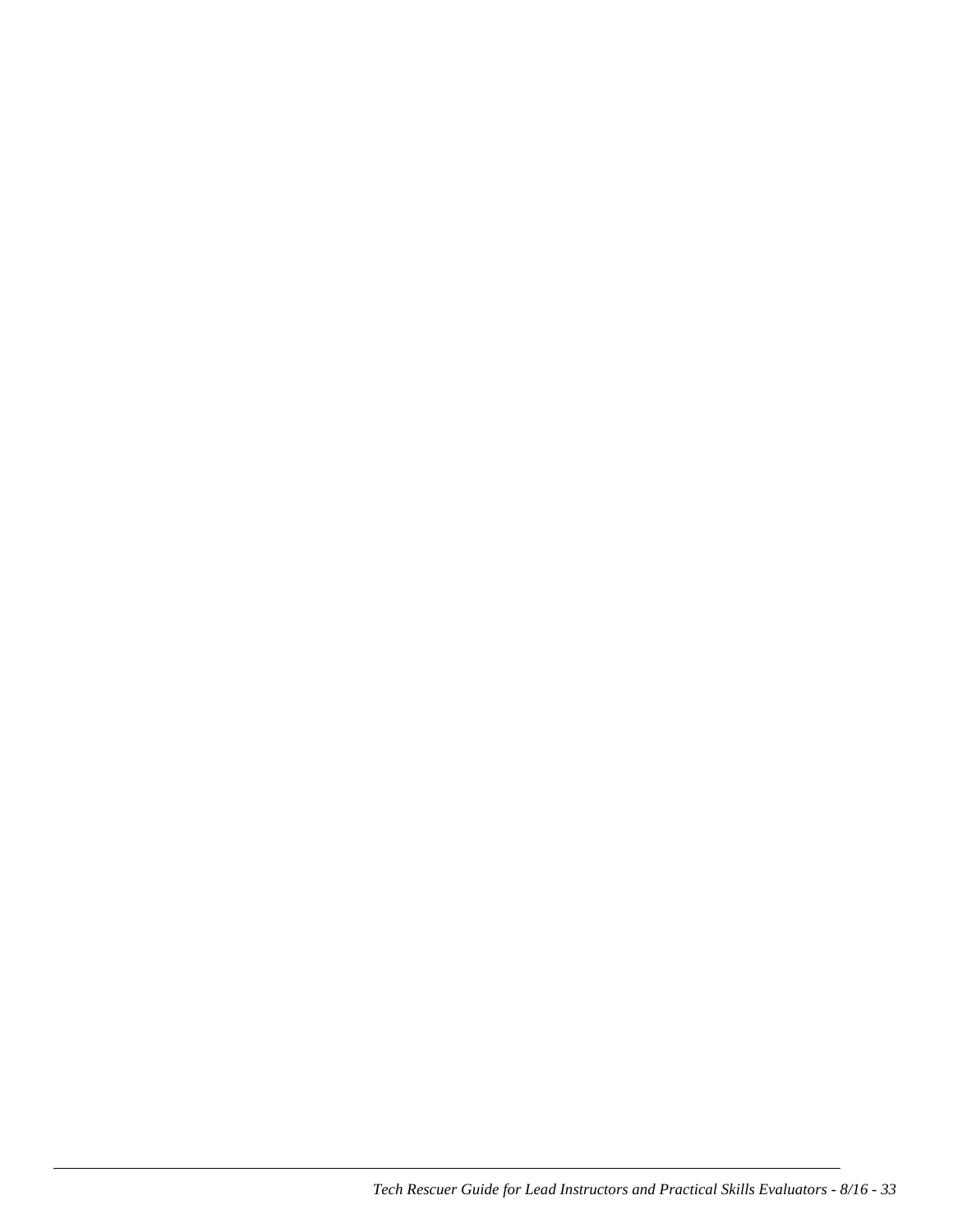## *Guide for Lead Instructors and Practical Skills Evaluators*

## **Recommended Rope Equipment List**

General expectations should apply to all equipment unless the equipment is specified otherwise. These expectations include the following details:

- 1. All equipment will be third party vetted to meet the appropriate NFPA standard, i.e. NFPA1983
- 2. All equipment used for training will be rated for a two person load and will have a G rating.
- 3. All equipment will be logged for history of first date in service.
- 4. Service log will be maintained for all equipment identifying appropriate tests and inspection.
- 5. Equipment that is not logged and maintained will be taken out of service.

#### **Rope - Different colors are preferred for working and belay lines.**

- 1. Two lengths of working line rope 1.5 times longer than the highest point of work potential.
- 2. Two lengths of belay line rope 1.5 times longer than the highest point of work potential.
- 3. 200 feet of 8 mm prusiks cord for building pig rigs and load releasing hitches.

#### **Tubular Webbing**

- 1. 20 pieces yellow 6 feet
- 2. 16 pieces blue  $-12$  feet
- 3. 16 pieces  $red 15$  feet
- 4. 12 pieces green 20 feet
- 5. 12 pieces black 30 feet

#### **Prusiks – 8 mm different colors are beneficial for different lengths**

- 1. 30 short prusiks 5 feet untied, 6 inches shorter if using a double fisherman
- 2. 30 long prusiks 6 feet untied, 6 inches shorter if using a double fisherman

#### **Accessory rope**

1. 100 feet of rope .375 inch to .75 inch. Not necessary to be NFPA compliant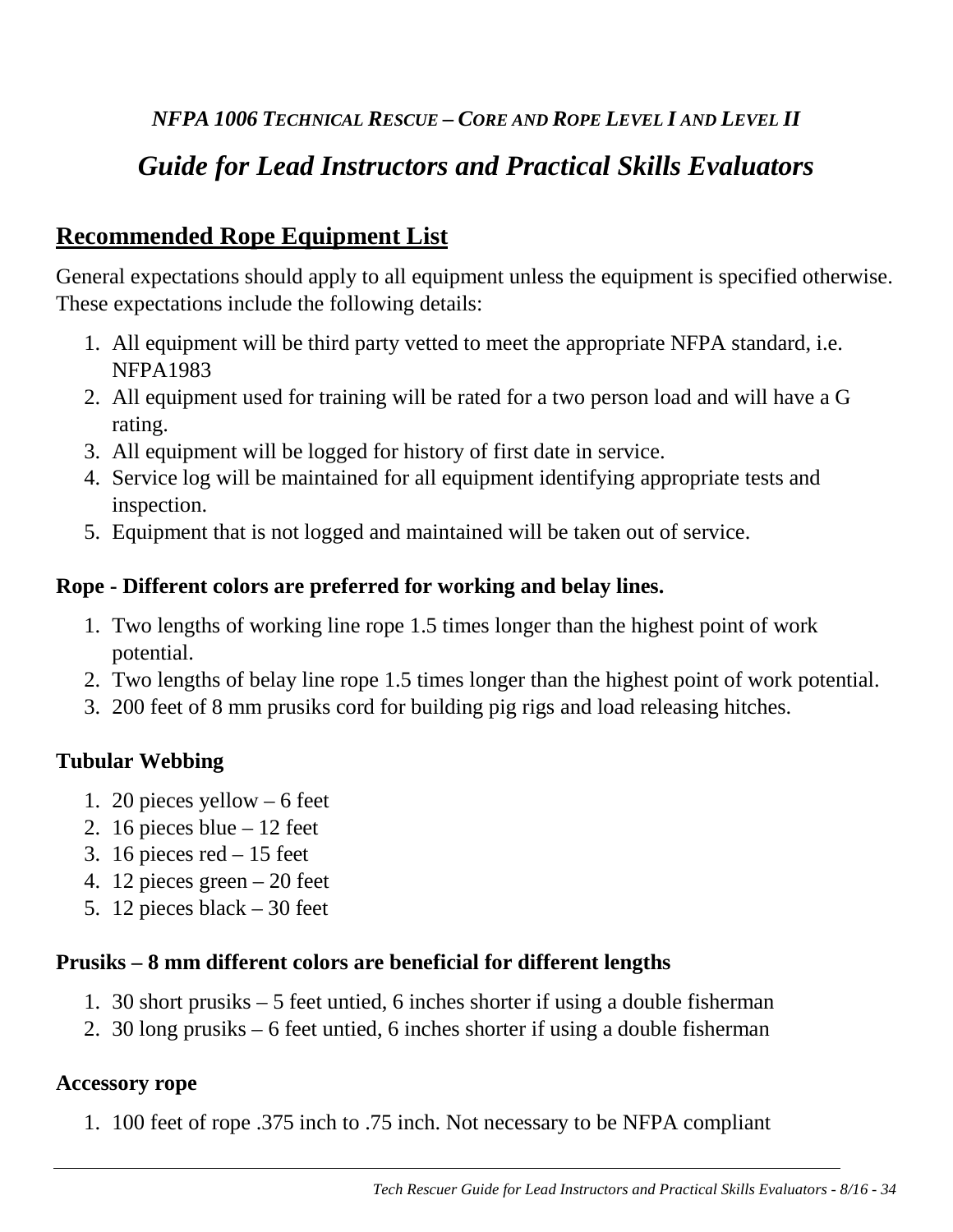#### **Anchor straps – Must be rated for 1.5 times the NFPA values, however NFPA certification is not necessary.**

- 1. 2 four feet long
- 2. 2 eight feet long

#### **Patient care equipment**

- 1. Patient litter
- 2. Litter spider
- 3. Litter strap system or an additional 50 feet of tubular webbing
- 4. 2 pick-off straps
- 5. Manikin for rescue practice
- 6. Head restraint and/or blankets for padding
- 7. Barf line

#### **Edge protection – adequate amount for four ropes.**

- 1. Fire hose
- 2. Rubber belting
- 3. Thick canvas with multiple layers
- 4. Teflon slides
- 5. Rollers

#### **Harnesses**

- 1. 4 rescue harnesses, type III or type II with an improvised chest harness.
- 2. Adequate edge protection harnesses for all personnel exposed to risk of falling. Edge protection harnesses do not require NFPA certification, however must meet minimum criteria for jurisdiction.
- 3. Fall arrest straps that meet the expectation of bullet point two.

### **PPE**

- 1. Helmets, UIAA or CEN rated, some NFPA may also be adequate.
- 2. Gloves soft leather, double thickness on palms,
- 3. Boots leather, construction grade, eight inch upper, good soles, and comfortable.
- 4. Eye protection As required by the jurisdiction.
- 5. Coveralls or outerwear As appropriate for the climate, should cover extremities for abrasion protection.